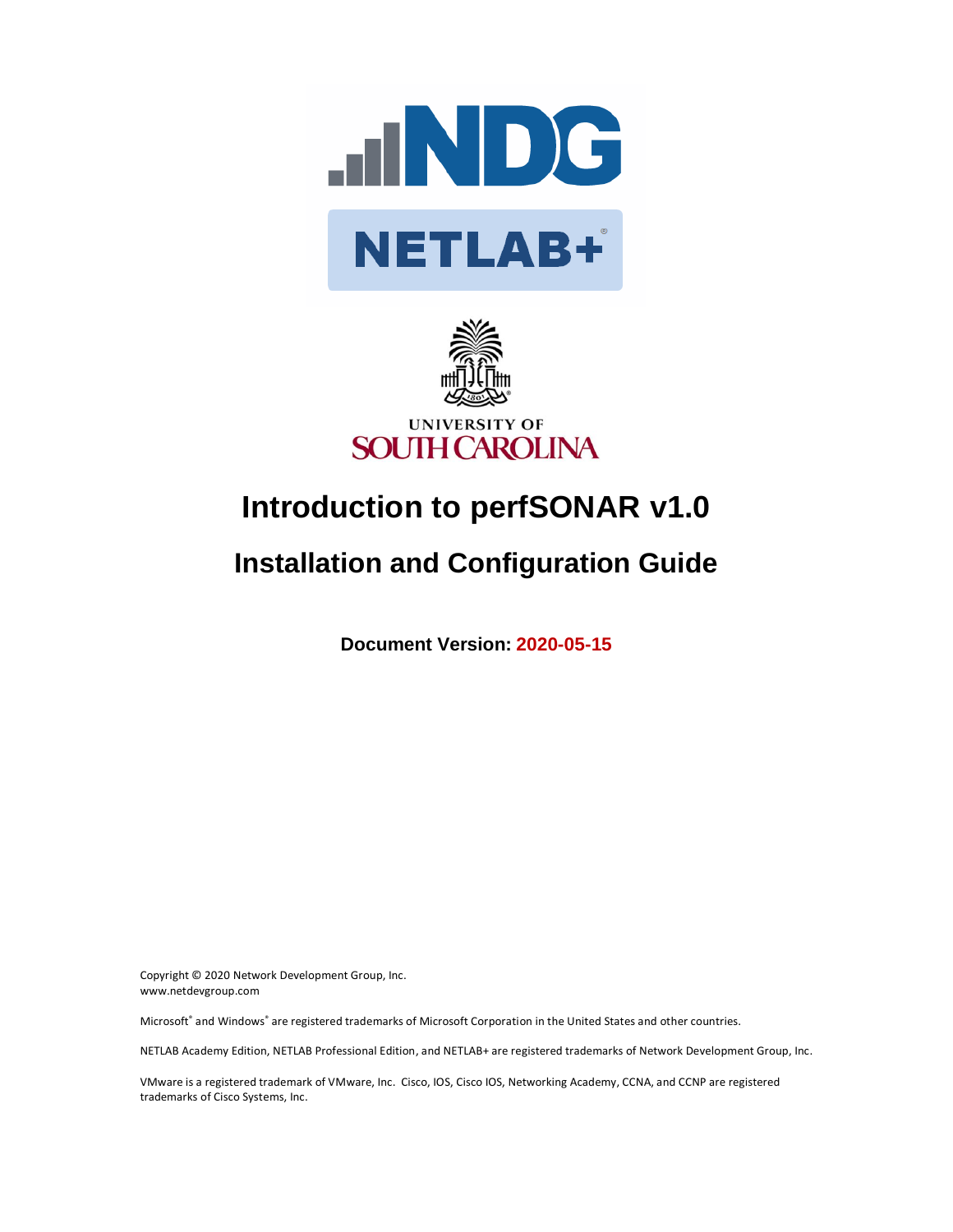

## **Contents**

| $\mathbf{1}$   |       |                                                           |  |  |  |
|----------------|-------|-----------------------------------------------------------|--|--|--|
|                | 1.1   |                                                           |  |  |  |
| $\overline{2}$ |       |                                                           |  |  |  |
| 2.1            |       |                                                           |  |  |  |
|                | 2.2   |                                                           |  |  |  |
|                | 2.3   |                                                           |  |  |  |
|                | 2.4   |                                                           |  |  |  |
|                | 2.5   |                                                           |  |  |  |
|                | 2.6   |                                                           |  |  |  |
|                | 2.7   |                                                           |  |  |  |
| $\mathbf{3}$   |       |                                                           |  |  |  |
|                | 3.1   |                                                           |  |  |  |
|                | 3.2   |                                                           |  |  |  |
| 4              |       |                                                           |  |  |  |
| 4.1            |       |                                                           |  |  |  |
|                |       | 4.1.1                                                     |  |  |  |
|                | 4.2   |                                                           |  |  |  |
|                | 4.3   | Building the Master Introduction to perfSONAR v1.0 Pod 12 |  |  |  |
|                | 4.3.1 |                                                           |  |  |  |
|                | 4.3.2 |                                                           |  |  |  |
|                | 4.3.3 |                                                           |  |  |  |
|                | 4.3.4 | Create Snapshots for the Master Virtual Machines14        |  |  |  |
|                | 4.3.5 |                                                           |  |  |  |
| 5              |       |                                                           |  |  |  |
|                | 5.1   |                                                           |  |  |  |
|                | 5.2   |                                                           |  |  |  |
|                | 5.3   |                                                           |  |  |  |
|                | 5.4   |                                                           |  |  |  |
|                | 5.5   |                                                           |  |  |  |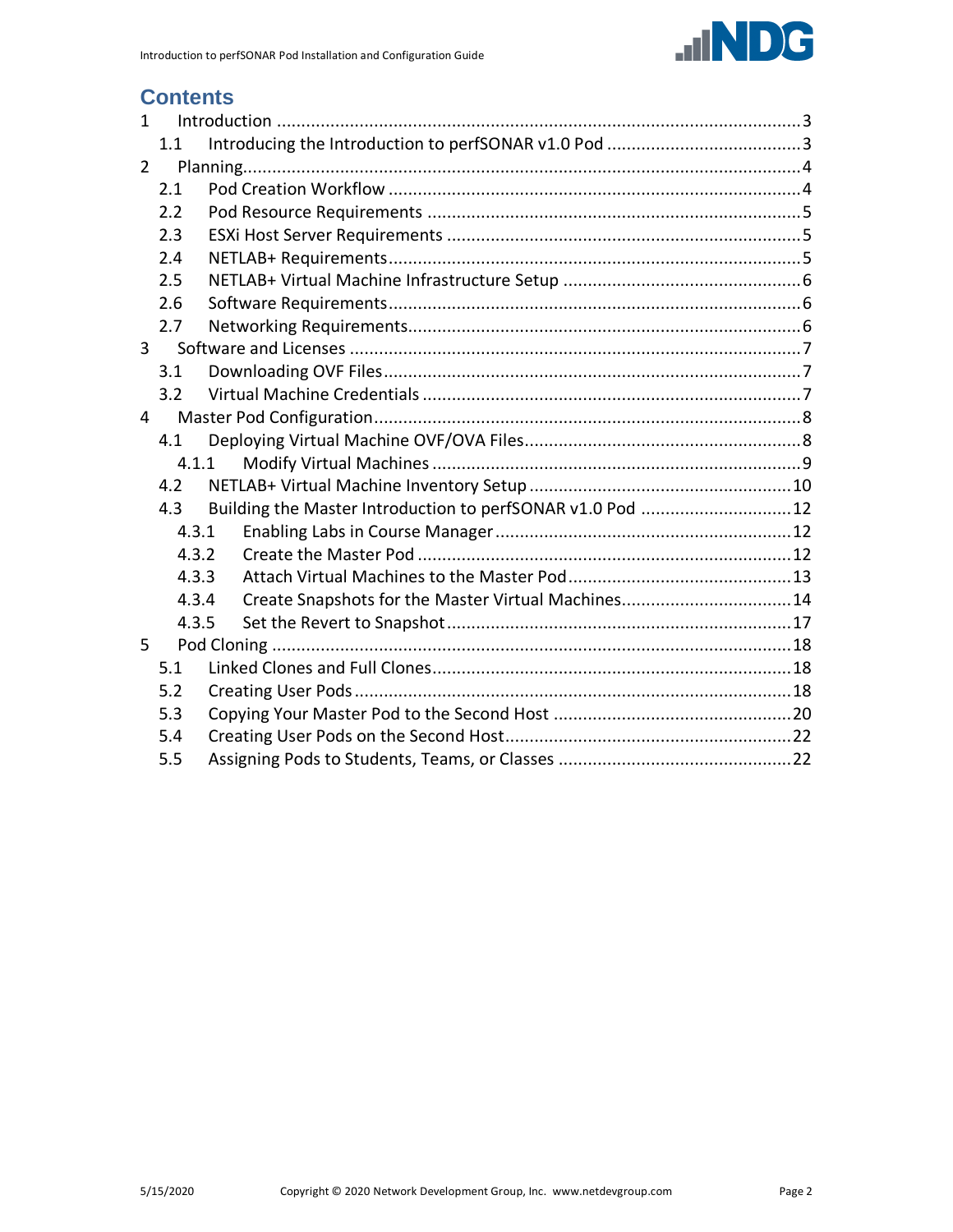

#### <span id="page-2-0"></span>**1 Introduction**

This document provides detailed guidance on performing the installation and configuration of the Introduction to perfSONAR v1.0 pod on the *NETLAB+ VE* system.

#### <span id="page-2-1"></span>**1.1 Introducing the Introduction to perfSONAR v1.0 Pod**

The *Introduction to perfSONAR v1.0* pod is a 100% virtual machine pod consisting of six virtual machines. Linked together through virtual networking, the virtual machines provide the environment for a student or a team to perform the *Introduction to perfSONAR v1.0* labs.

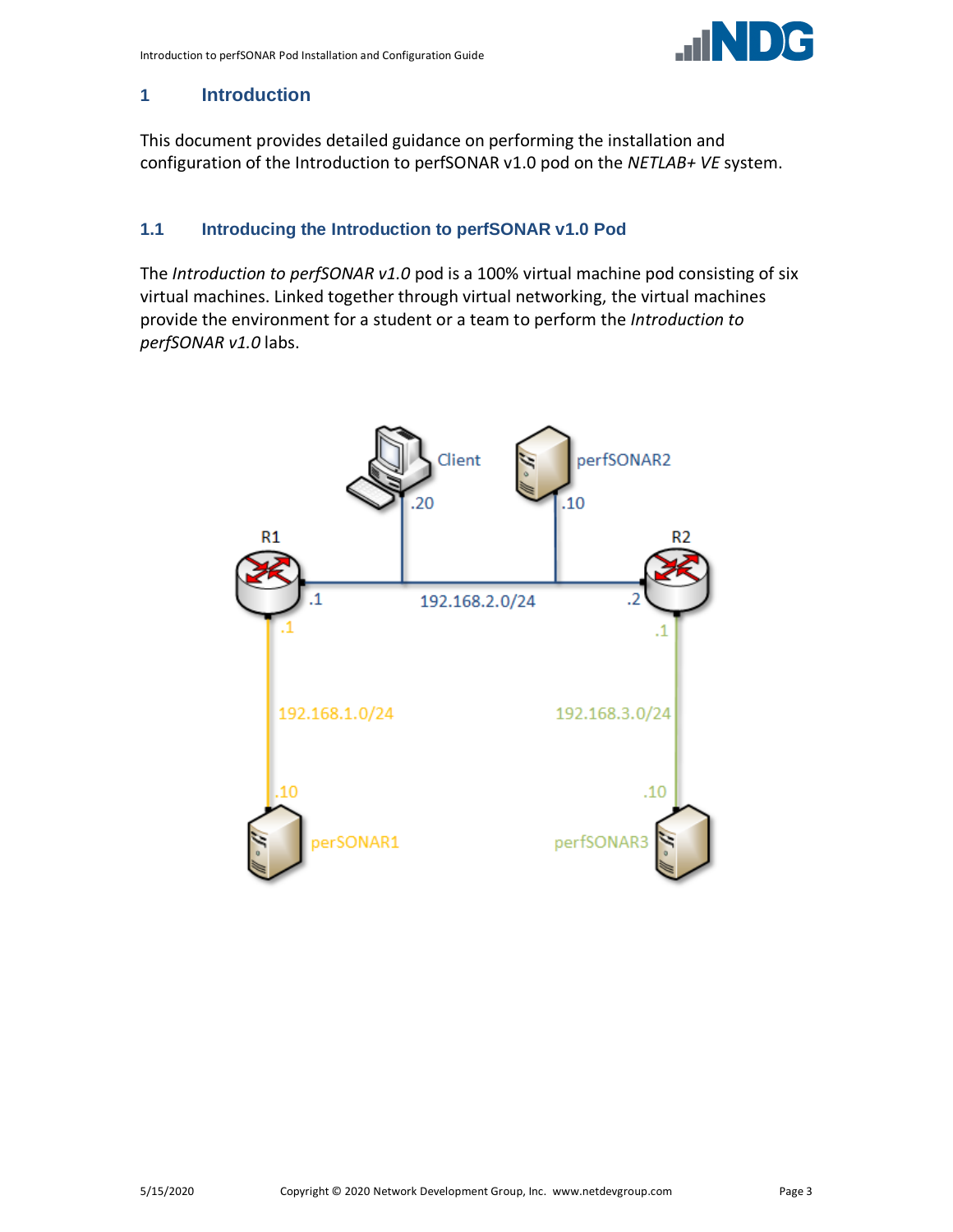

## <span id="page-3-0"></span>**2 Planning**

This guide provides specific information pertinent to delivering the *Introduction to perfSONAR v1.0* pod. The *[NETLAB+ Remote PC Guide Series](http://www.netdevgroup.com/support/documentation/netlabve/)* provides the prerequisite guidance for setting up your VMware infrastructure, including:

- An introduction to virtualization using *NETLAB+*
- Detailed setup instructions for standing up *VMware vCenter* and *VMware ESXi*
- Virtual machine and virtual pod management concepts using *NETLAB+*

This document assumes that you have set up virtual machine infrastructure in accordance with the *[NETLAB+ Remote PC Guide Series](http://www.netdevgroup.com/support/documentation/netlabve/)*. The planning information below refers to specific sections in the *Remote PC Guide* when applicable.

## <span id="page-3-1"></span>**2.1 Pod Creation Workflow**

The following list is an overview of the pod setup process.

- 1. Obtain the master virtual machine images required for the master pod.
- 2. Deploy the master virtual machine images to your *VMware vCenter Appliance*.
	- a. Deploy virtual machines using **Thin Provisioning** to reduce storage consumption.
	- b. Make necessary adjustments to each virtual machine in the environment.
		- i. Insert/Verify manual **MAC** addresses.
		- ii. Change the default network to **SAFETY NET**.
		- iii. Any other configuration changes mentioned in this guide.
- 3. Import the deployed virtual machines to the *NETLAB+* **Virtual Machine Inventory**.
- 4. Activate or license the required software on each virtual machine when prompted.
- 5. Take a snapshot of each virtual machine in the master pod labeled **GOLDEN\_MASTER** after all configurations and licensing have taken effect. The *GOLDEN\_MASTER* snapshot is used to clone virtual machine images for the user pods.
- 6. Use the *NETLAB+* **Pod Cloning** feature to create student pods from the master pod.
- 7. If multiple hosts are used in the *NETLAB+* environment, make a **Full Clone** of the master pod on the initial host (Host A) to the subsequent host (Host B) and so on using the *NETLAB+* **Pod Cloning** feature.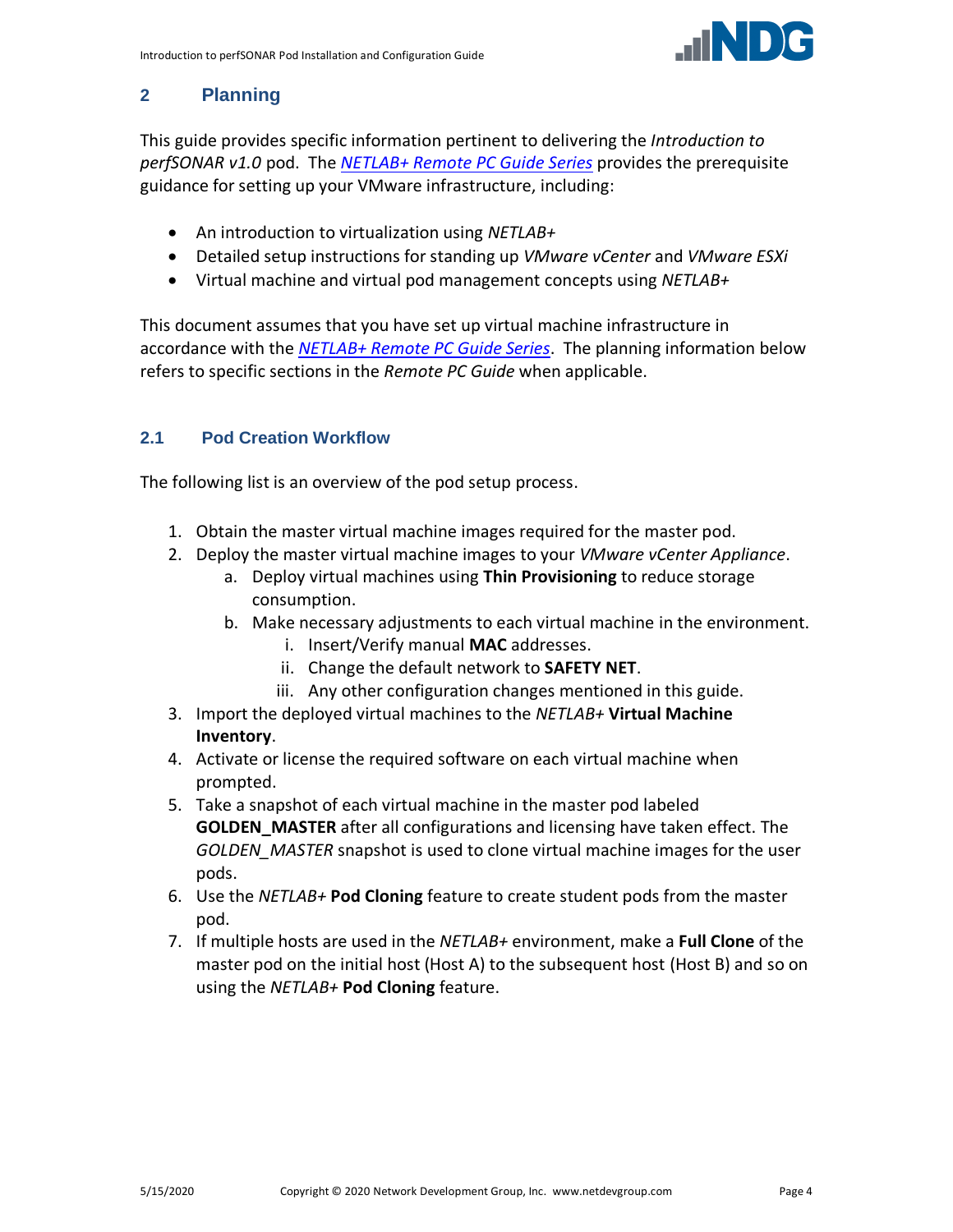

#### <span id="page-4-0"></span>**2.2 Pod Resource Requirements**

The *Introduction to perfSONAR v1.0* course will consume 25.8 GB of storage per each master pod instance.

The following table provides details of the storage requirements for each of the virtual machines in the pod.

|                        |                   | <b>Initial Master Pod</b> |
|------------------------|-------------------|---------------------------|
| <b>Virtual Machine</b> | <b>OVF/OVA</b>    | (Thin Provisioned)        |
| Client                 | 4 GB              | 9.1 GB                    |
| perfSONAR1             | 2.3 <sub>GB</sub> | 5.7 GB                    |
| perfSONAR2             | 1.2 <sub>GB</sub> | 2.8 GB                    |
| perfSONAR3             | 1.2 <sub>GB</sub> | 2.8 GB                    |
| R1                     | 1.2 <sub>GB</sub> | 2.7 <sub>GB</sub>         |
| R <sub>2</sub>         | $1.1$ GB          | 2.7 <sub>GB</sub>         |
| <b>Total</b>           | 11                | 25.8                      |

#### <span id="page-4-1"></span>**2.3 ESXi Host Server Requirements**

Please refer to the *NDG* website for specific *ESXi* host requirements to support virtual machine delivery: <https://www.netdevgroup.com/products/requirements/>

The deployment of the *Introduction to perfSONAR v1.0* pod requires VMware ESXi version of **6.0** or greater.

The number of **active** pods that can be used simultaneously depends **Please** Note on the *NETLAB+* product license and the number of *VMware ESXi* host servers meeting the hardware requirements specifications.

For current *ESXi* server requirements and active pod count, refer to the following URL:

[http://www.netdevgroup.com/support/remote\\_pc.html#vm\\_host\\_server\\_specificati](http://www.netdevgroup.com/support/remote_pc.html#vm_host_server_specifications) [ons.](http://www.netdevgroup.com/support/remote_pc.html#vm_host_server_specifications)

#### <span id="page-4-2"></span>**2.4 NETLAB+ Requirements**

Installation of *Introduction to perfSONAR v1.0* pods, as described in this guide, requires that you are running *NETLAB+ VE*.

Previous versions of *NETLAB+* do not support requirements for the *Introduction to perfSONAR v1.0* course on the physical host servers.

Please refer to the *[NETLAB+ Remote PC Guide Series](https://www.netdevgroup.com/support/documentation/netlabve/)*.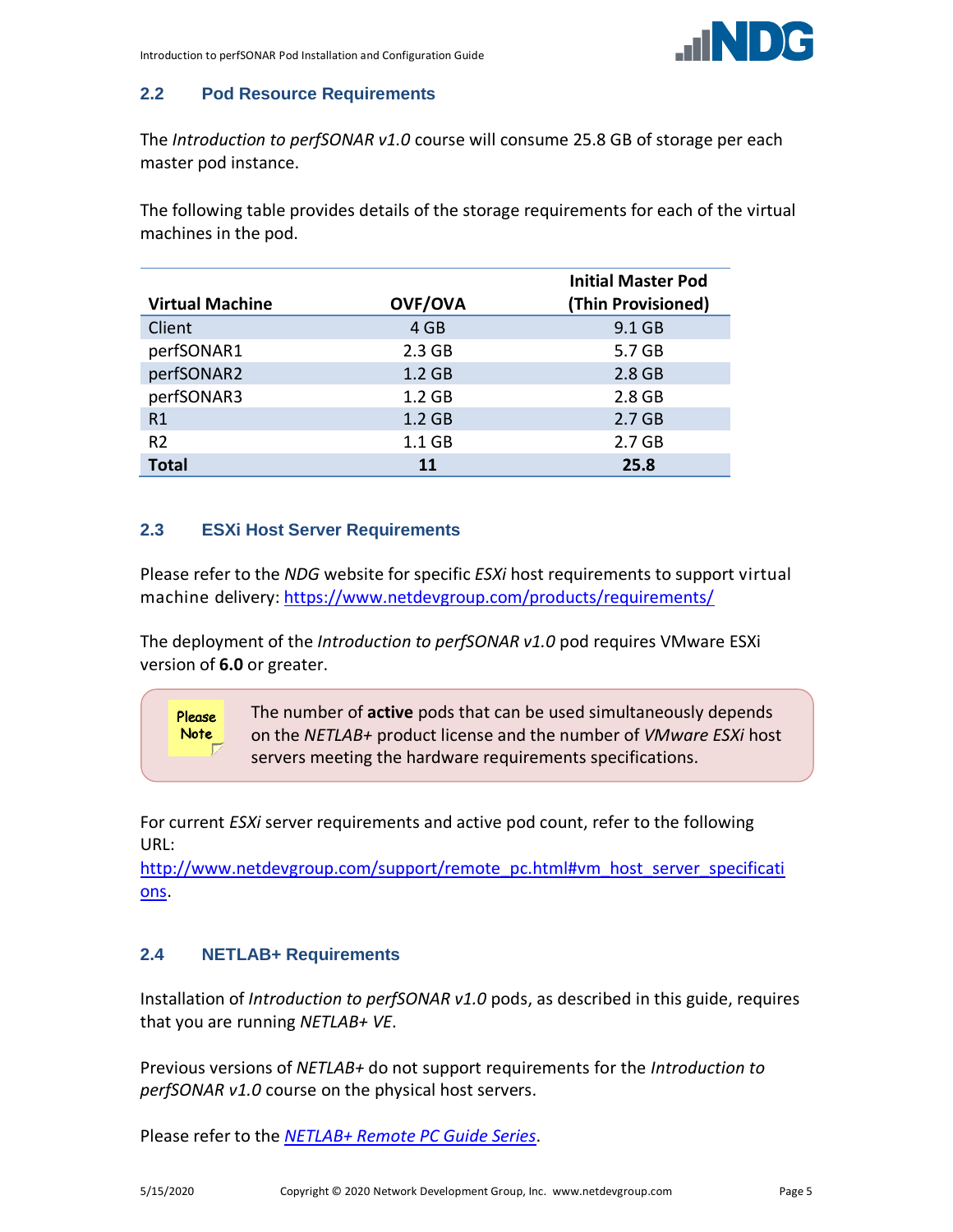

#### <span id="page-5-0"></span>**2.5 NETLAB+ Virtual Machine Infrastructure Setup**

The *NETLAB+ Virtual Machine Infrastructure* setup is described in the following sections of the *[NETLAB+ Remote PC Guide Series:](http://www.netdevgroup.com/support/documentation/netlabve/)*

- *Registering a Virtual Datacenter in NETLAB+*
- *Adding ESXi hosts in NETLAB+*
- *Proactive Resource Awareness*



#### <span id="page-5-1"></span>**2.6 Software Requirements**

For the purpose of software licensing, each virtual machine is treated as an individual machine, PC, or server. Please refer to the specific vendor license agreements (and educational discount programs, if applicable) to determine licensing requirements for your virtual machines' software, operating system, and applications.

The minimum virtual infrastructure software required for standing up this pod is in the following table.

| <b>Virtual Infrastructure Requirements</b> |                |  |  |  |
|--------------------------------------------|----------------|--|--|--|
| <b>Software</b>                            | <b>Version</b> |  |  |  |
| vSphere ESXi                               | 6.0            |  |  |  |
| <b>vCenter Server</b>                      | 6.0            |  |  |  |

Please refer to the *Software and Licenses* section regarding the software requirements for virtual machines in the pod.

#### <span id="page-5-2"></span>**2.7 Networking Requirements**

To accommodate the movement of large *VMs*, *OVF/OVAs*, and *ISO* disk images from one host to another, gigabit Ethernet or better connectivity is recommended to interconnect your *NETLAB+*, *vCenter Server* system and *ESXi* host systems.

The two standard networking models recommended to interconnect your servers are described in detail in the *Networking Models* section of the *[Remote PC Guide Series,](http://www.netdevgroup.com/support/documentation/NETLAB_Remote_PC_Guide_Vol_1_Introduction.pdf)  Volume 1 - [Introduction and Planning.](http://www.netdevgroup.com/support/documentation/NETLAB_Remote_PC_Guide_Vol_1_Introduction.pdf)*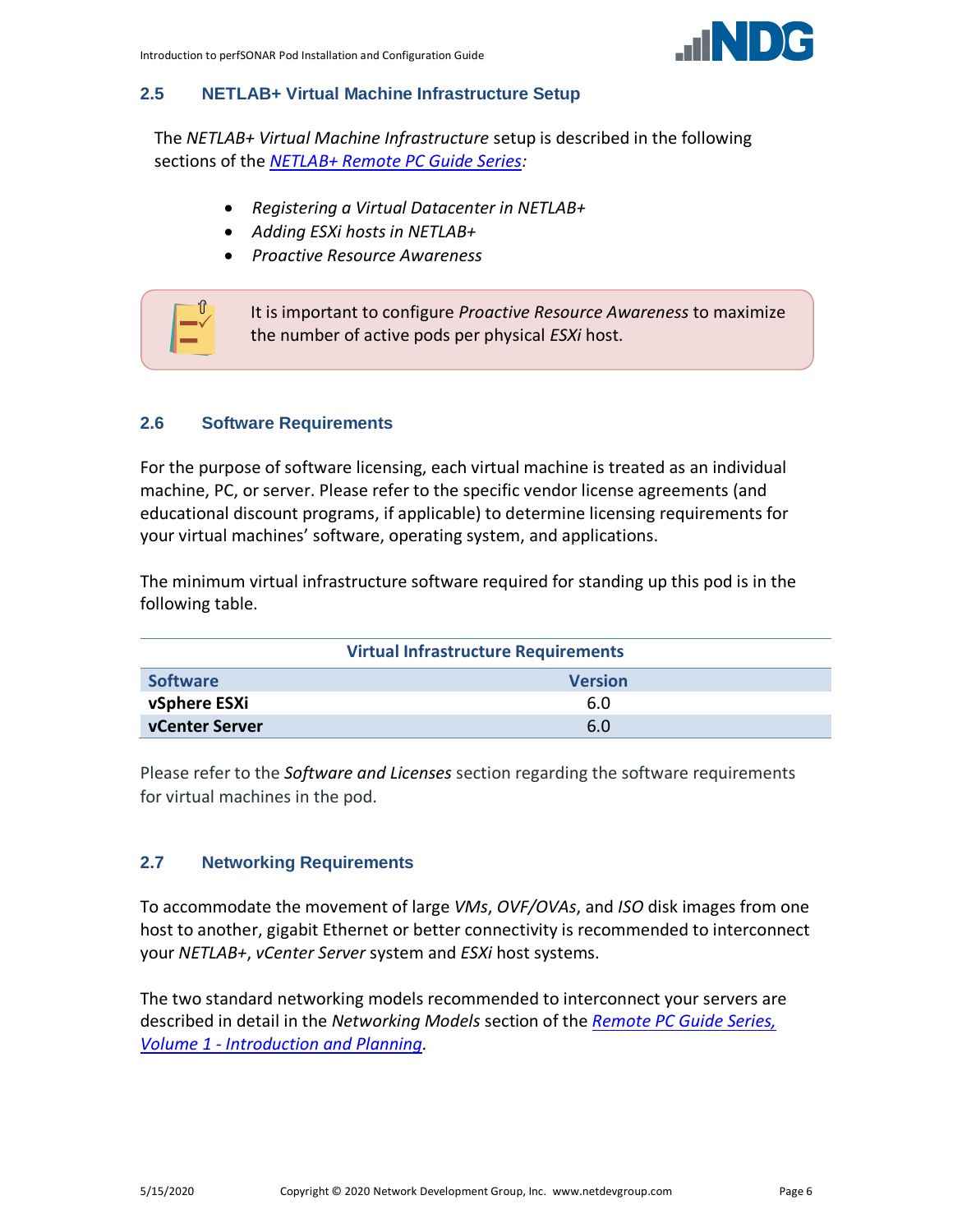

#### <span id="page-6-0"></span>**3 Software and Licenses**

#### <span id="page-6-1"></span>**3.1 Downloading OVF Files**

The virtual machines are made available as *Open Virtualization Format* (*OVF*) or *Open Virtualization Archive* (*OVA*) files. These files are available for download from *CSSIA*.

To request access to the preconfigured virtual machine templates from *CSSIA*:

- 1. Go to *the CSSIA Resources* page: <https://www.cssia.org/cssiaresources/>
- 2. Select **CSSIA VM Image Sharing Agreement**.
- 3. Complete and submit your access request by following the instructions on the request form.
- 4. *CSSIA* will provide, via email, password-protected download links. Access to the download links is provided only to customers who are current with their NETLAB+ support contract and are participants in the appropriate partner programs (*i.e., Cisco Networking Academy, VMware IT Academy, Red Hat Academy, and/or Palo Alto Networks*).
- 5. Once all virtual machines have been downloaded, they can be deployed following the steps in the appropriate pod installation guide. Each virtual machine is deployed individually.

#### <span id="page-6-2"></span>**3.2 Virtual Machine Credentials**

For your reference, the following table provides a list of the credentials for the systems in the pod:

| <b>Machine</b> | User name | Password |
|----------------|-----------|----------|
| <b>Client</b>  | admin     | password |
| perfSONAR1     | admin     | admin    |
| perfSONAR2     | admin     | admin    |
| perfSONAR3     | admin     | admin    |
| R <sub>1</sub> | root      | password |
| R <sub>2</sub> | root      | password |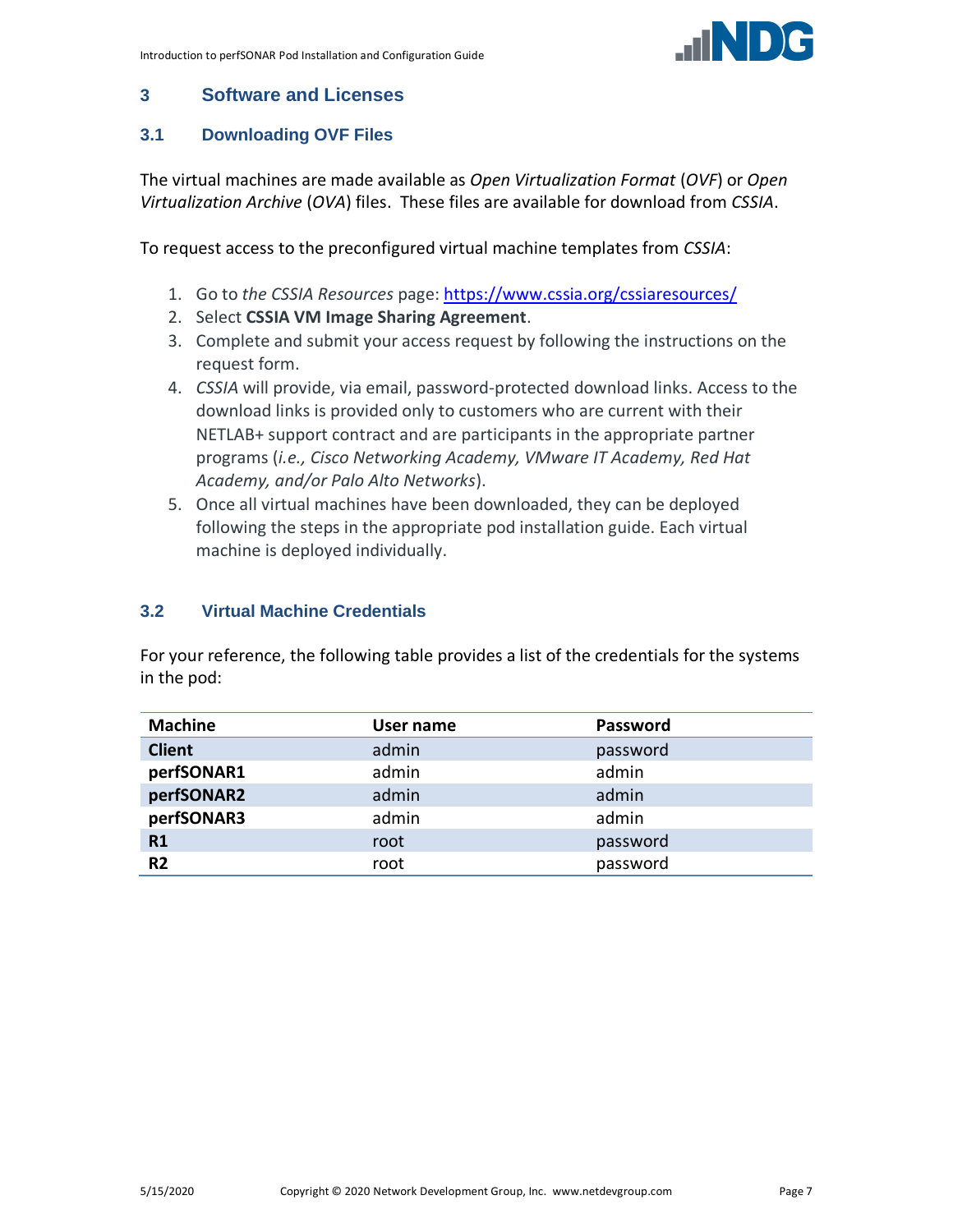

#### <span id="page-7-0"></span>**4 Master Pod Configuration**

#### <span id="page-7-1"></span>**4.1 Deploying Virtual Machine OVF/OVA Files**

Deploy on your host server the pod virtual machine *OVF*/*OVA* files you have downloaded.

- 1. Navigate to your **vSphere Client** using your management workstation, ensure that your downloaded *OVA/OVF* files are accessible on this machine, and then connect to your **vCenter Server**.
- 2. From the *vSphere Client* interface, navigate to **Hosts and Clusters**.
- 3. Right-click on the target **ESXi Host Server** and select **Deploy OVF Template**.
- 4. In the *Deploy OVF Template* window, on the *Select source* step, select the **Local File** radio button and click **Browse**.
- 5. Locate and select one of the VMs for the pod, click **Open**.



- 6. Verify that the VM information populates next to the *Browse* button and click **Next**.
- 7. On the *Review details* step, make sure to fill the checkbox for **Accept extra configuration options** (*if present*) and click **Next**.
- 8. On the *Select name and folder* step, change the name of the virtual machine to something that is easy to manage. You can use the names provided in the list below as names for the virtual machines if you do not have a set naming convention. Select the appropriate **datacenter** and click **Next**.

| <b>VM Name</b> | <b>VM OS</b> | <b>Virtual Machine Deployment Name</b> |
|----------------|--------------|----------------------------------------|
| <b>Client</b>  | Linux        | UofSC perfSONAR Master.Client          |
| perfSONAR1     | Linux        | UofSC perfSONAR Master.perfSONAR1      |
| perfSONAR2     | Linux        | UofSC perfSONAR Master.perfSONAR2      |
| perfSONAR3     | Linux        | UofSC perfSONAR Master.perfSONAR3      |
| R1             | Linux        | UofSC perfSONAR Master.R1              |
| R <sub>2</sub> | Linux        | UofSC perfSONAR Master.R2              |

- 9. On the *Select Storage* step, choose the appropriate storage device and make sure that **Thin Provision** is selected. Click **Next**.
- 10. In the *Setup networks* section, select **SAFETY NET** as the destination and click **Next.**



If *SAFETY NET* is not available, refer to the *Create a Safe Staging Network* section in the *[Remote PC Guide Series](http://www.netdevgroup.com/support/documentation/NETLAB_Remote_PC_Guide_Vol_2_Installation.pdf) – Volume 2*.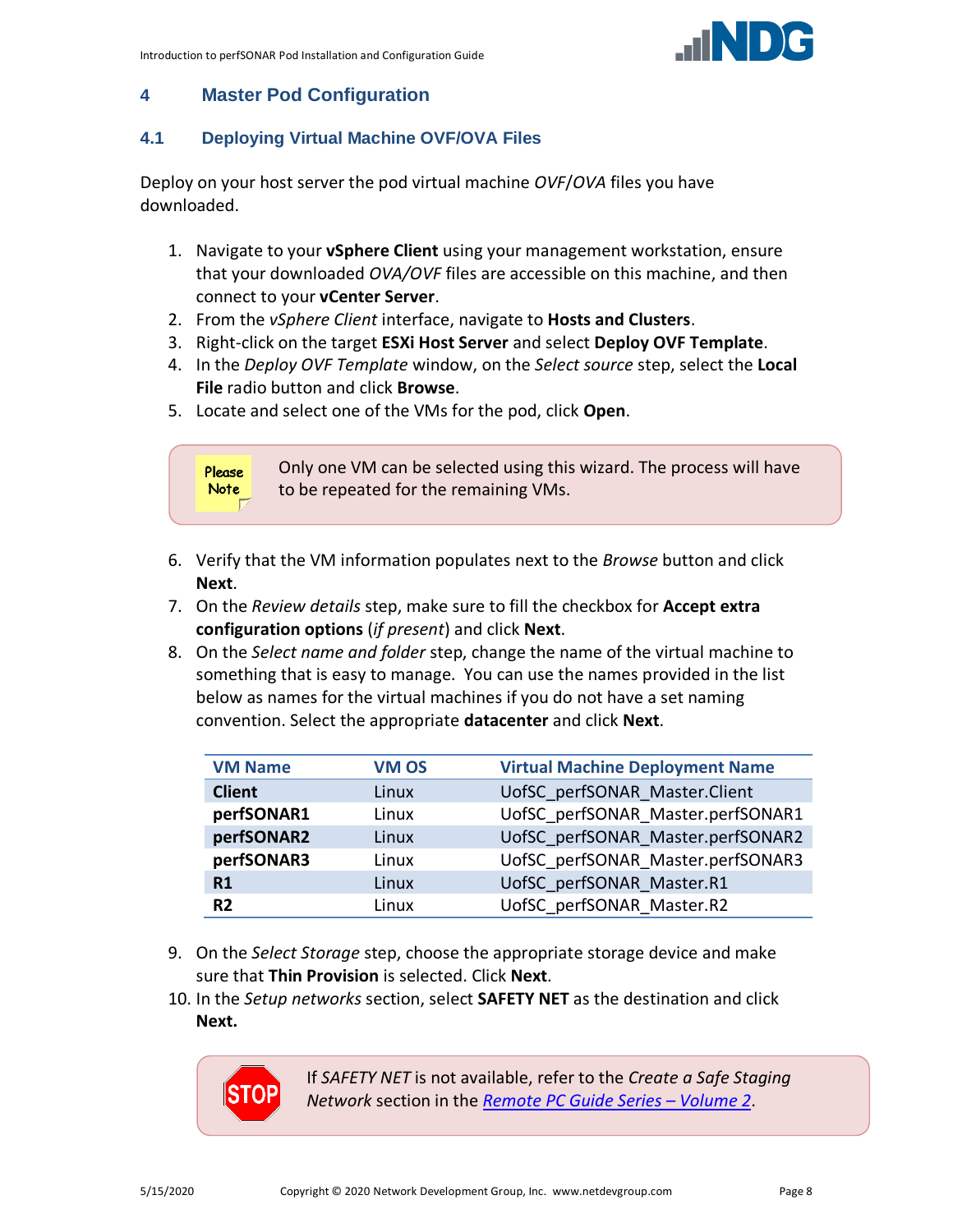

- 11. In the *Ready to complete* section, make sure **Power on after deployment** is **unchecked** and confirm the settings. Click **Finish**.
- 12. *vCenter* will begin deploying the virtual machine. This may take some time depending on the speed of your connection, HDDs, etc. Repeat the previous steps for each remaining virtual machine in the master pod.

#### <span id="page-8-0"></span>**4.1.1 Modify Virtual Machines**

Once the virtual machines are imported onto the host, verify the configurations. The following steps will guide you through the process.

- 1. In the *vSphere Client* interface, right-click on the imported virtual machine and select **Edit Settings**.
- 2. For all the virtual machines, manually assign the *MAC* addresses for each *NIC*. The table below identifies the *MAC* addresses per *NIC*.

| <b>Virtual Machine</b> | <b>NIC</b>    | <b>MAC</b>        |
|------------------------|---------------|-------------------|
| <b>Client</b>          | 1             | 00:50:56:ae:f4:3b |
| perfSONAR1             | 1             | 00:50:56:ae:72:5d |
| perfSONAR2             | 1             | 00:50:56:ae:f5:92 |
| perfSONAR3             | 1             | 00:50:56:ae:e1:70 |
| R1                     | 1             | 00:50:56:ae:9a:bd |
|                        | $\mathcal{P}$ | 00:50:56:ae:e4:84 |
|                        | 3             | 00:50:56:99:69:25 |
| R <sub>2</sub>         | 1             | 00:50:56:ae:e5:dc |
|                        | っ             | 00:50:56:ae:96:6a |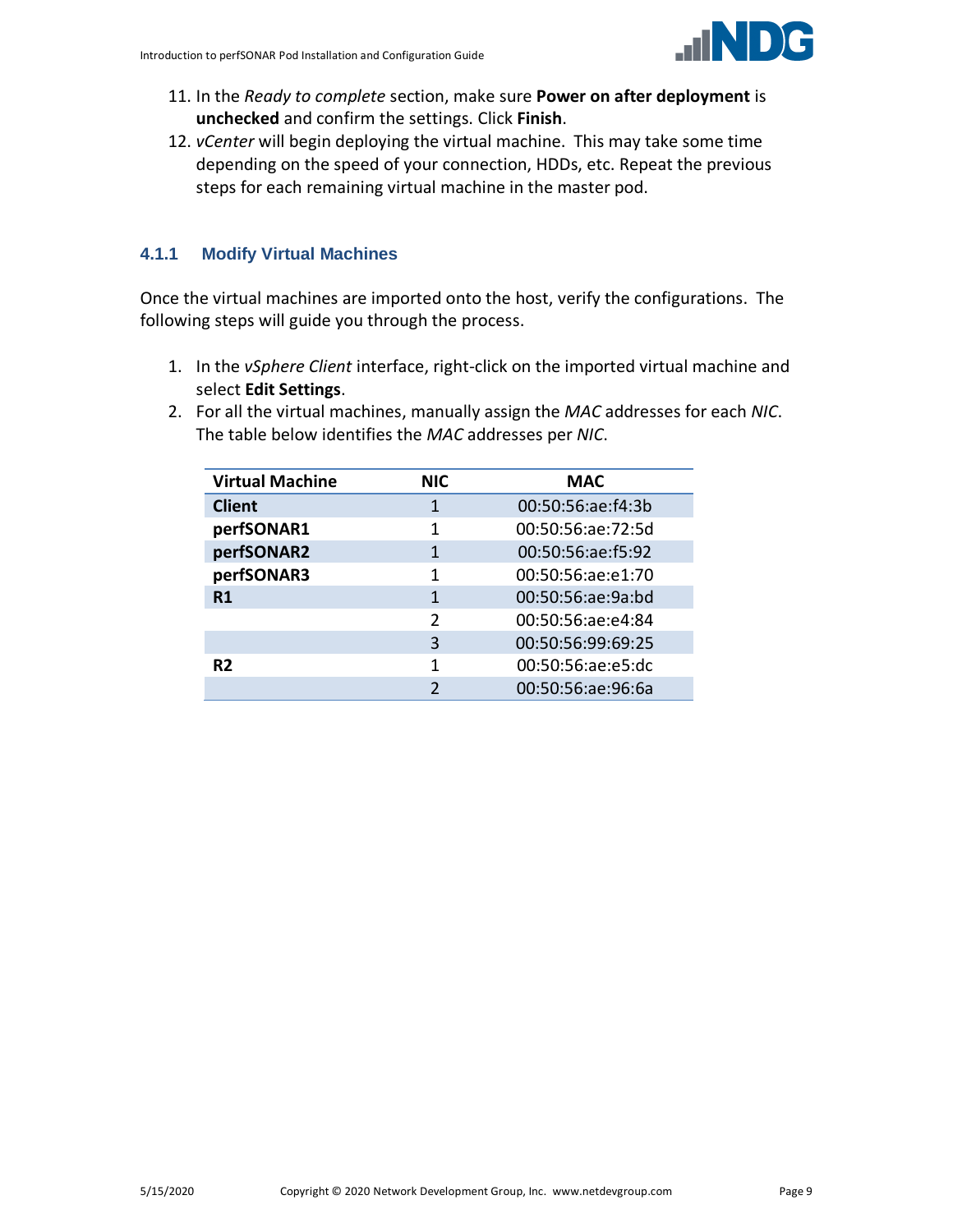

|                     | ADD NEW DEVICE                                                                                                 |
|---------------------|----------------------------------------------------------------------------------------------------------------|
| > CPU               | $1 \sim$<br>$\bullet$                                                                                          |
| > Memory            | $\overline{2}$<br>GB<br>$\check{~}$<br>$\overline{\phantom{a}}$                                                |
| > Hard disk 1       | 15<br><b>GB</b><br>$\sim$                                                                                      |
| > SCSI controller 0 | LSI Logic Parallel                                                                                             |
| V Network adapter 1 | SAFETY NET $\vee$                                                                                              |
| Status              | Connect At Power On                                                                                            |
| Adapter Type        | Flexible<br>$\sim$                                                                                             |
| <b>MAC Address</b>  | 00:50:56:ae:f4:3b<br>Manual                                                                                    |
| > Video card        | Specify custom settings $\vee$                                                                                 |
| <b>VMCI</b> device  | Device on the virtual machine PCI bus that provides support for the<br>virtual machine communication interface |
| SATA controller 0   | AHCI                                                                                                           |
| > Other             | Additional Hardware                                                                                            |
|                     |                                                                                                                |

3. Repeat the previous steps for each of the remaining virtual machines in the master pod.

#### <span id="page-9-0"></span>**4.2 NETLAB+ Virtual Machine Inventory Setup**

This section will guide you in adding your templates to the *Virtual Machine Inventory* of your *NETLAB+ VE* system.

- 1. Log in to your *NETLAB+ VE* system using the administrator account.
- 2. Select the **Virtual Machine Infrastructure** icon.

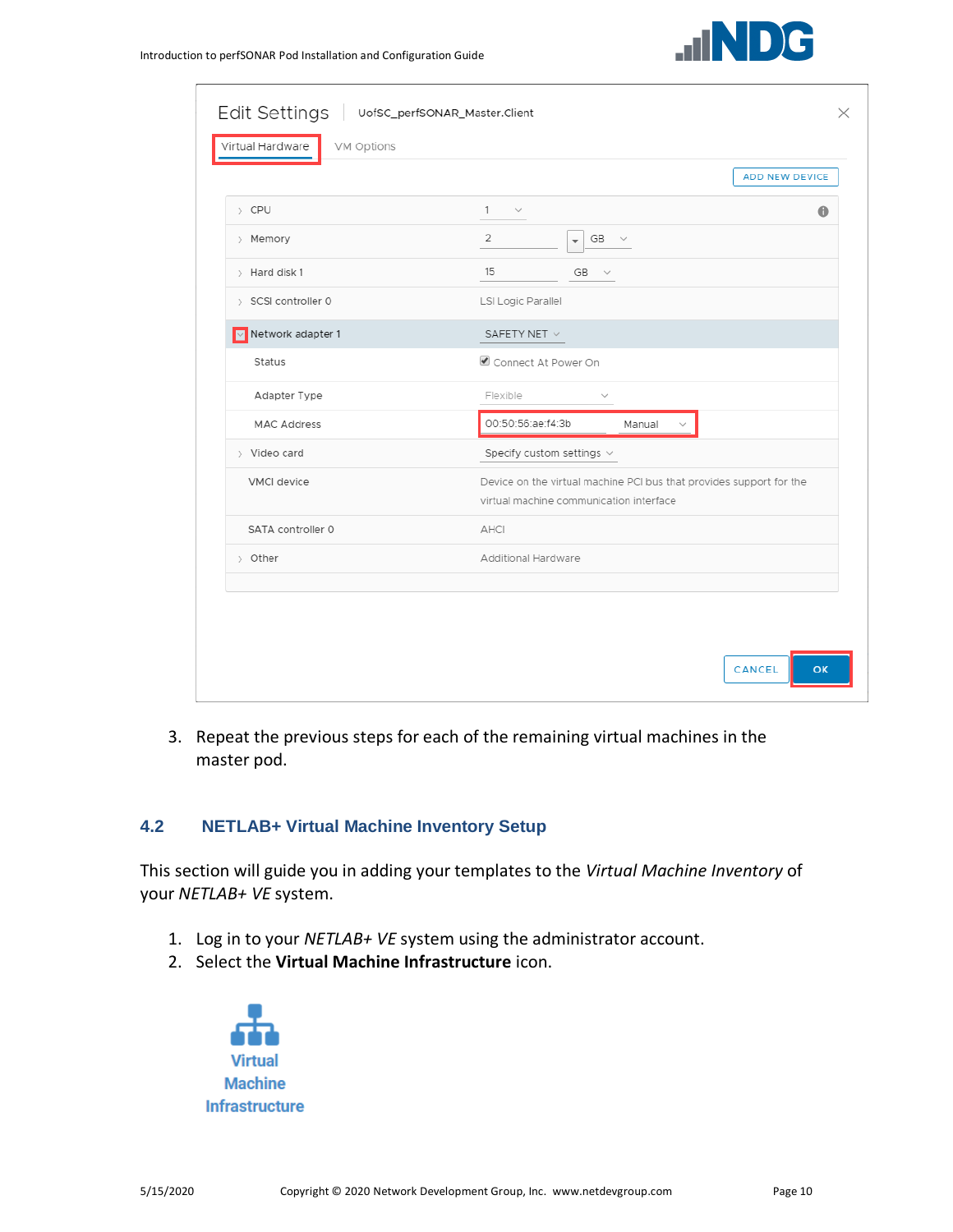

3. Click the **Virtual Machine Inventory** icon.



**Virtual Machine Inventory** 

Import, clone, and manage the inventory of virtual machines to be used with NETLAB+.

4. Click the **Import Virtual Machines** button located at the bottom of the list.

Import Virtual Machines

- 5. Select the appropriate datacenter from the list where your master VMs reside.
- 6. Select the checkbox next to the virtual machines you had just deployed and click **Import Selected Virtual Machines**.

Import Selected Virtual Machines

- 7. When the *Configure VMs* window loads, you can set your virtual machine parameters.
	- a. Check the dropdown box for the correct operating system for each imported virtual machine.
	- b. Change *Role* to **Master** for each VM.
	- c. Add any comments for each virtual machine in the last column.



It is advised to leave the *Version* and *Build* numbers for reference when requesting *NDG* support.

d. Verify your settings and click **Import (X) Virtual Machines** (notice the number in parenthesis is dynamic, depending on the amount of VMs selected).

Import (6) Virtual Machines

- e. Verify all *Import Statuses* report back with **OK** and then click on the **Dismiss** button.
- f. Verify that your virtual machines show up in the inventory.

For additional information, please refer to the *[NETLAB+ VE Administrator Guide](http://www.netdevgroup.com/support/documentation/netlabve/netlabve_administrator_guide.pdf#nameddest=virtual_machine_infrastructure)*.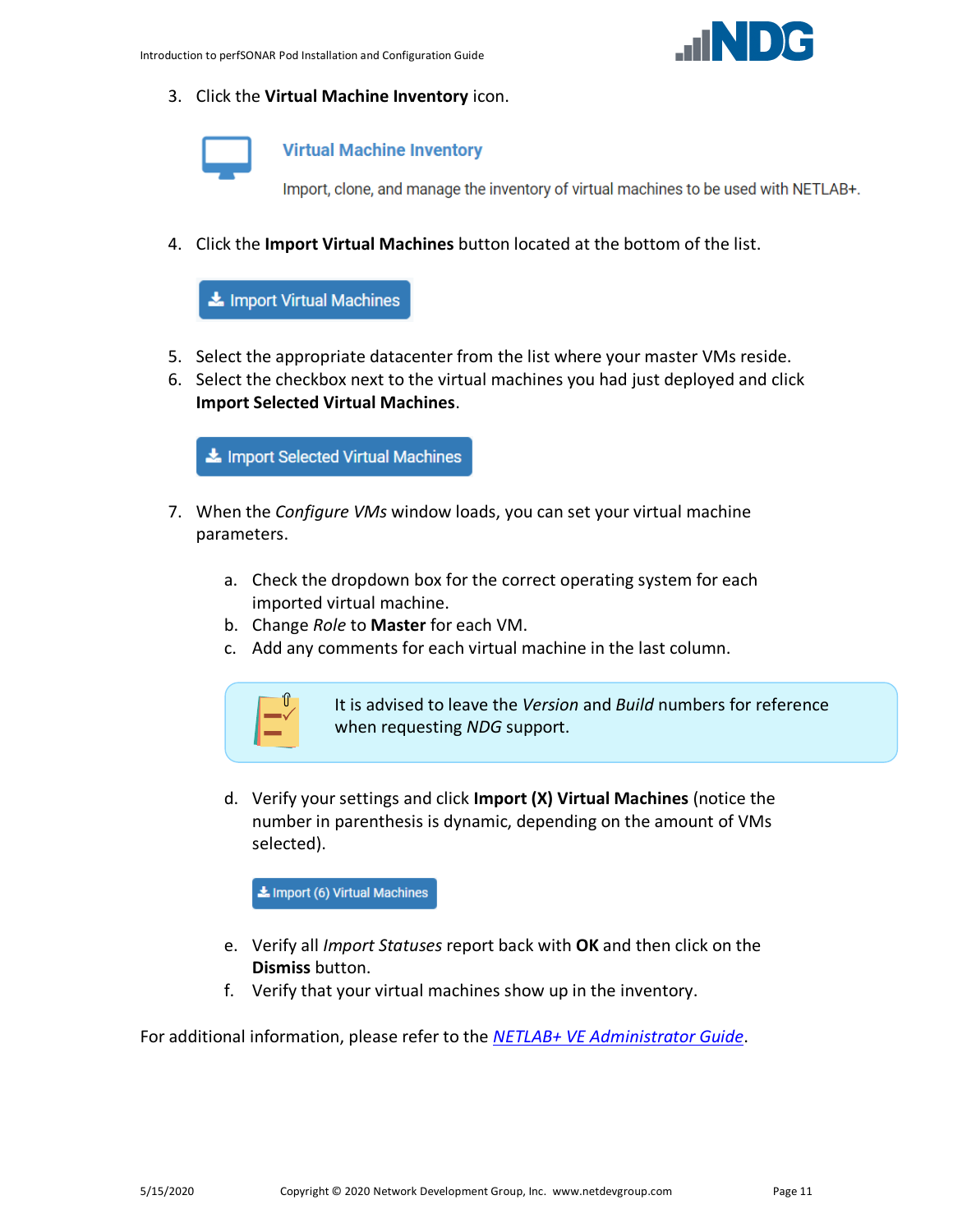

#### <span id="page-11-0"></span>**4.3 Building the Master Introduction to perfSONAR v1.0 Pod**

This section will assist you in adding the *Introduction to perfSONAR v1.0* pod to your *NETLAB+* system.

#### <span id="page-11-1"></span>**4.3.1 Enabling Labs in Course Manager**

Please refer to the *Course Manager* section *of the [NETLAB+ VE Administrator Guide](https://www.netdevgroup.com/support/documentation/netlabve/netlabve_administrator_guide.pdf#nameddest=course_manager)* on how to enable content. Please install the **UofSC - Introduction to perfSONAR - v1.0** course.

#### <span id="page-11-2"></span>**4.3.2 Create the Master Pod**

- 1. Log into **NETLAB+ VE** with the *administrator* account.
- 2. Select the **Pods** icon.



3. Create a new pod by scrolling to the bottom and clicking the **Create New Pod** button.



4. Then, click on the **Introduction to perfSONAR v1.0** pod entry from the list of installed pod types.

| <b>UNIVERSITY OF</b><br><b>SOUTH CAROLINA</b><br>Introduction to<br>perfSONAR | <b>UofSC Introduction to perfSONAR</b><br>The Introduction to perfSONAR training prepares candidates with the knowledge in<br>understanding how to diagnose network problems and performance issues while utilizing<br>the perfSONAR tool kit.<br>2020 Copyright (C) Network Development Group, Inc.<br>https://www.netdevgroup.com/support/tech_support.html |
|-------------------------------------------------------------------------------|---------------------------------------------------------------------------------------------------------------------------------------------------------------------------------------------------------------------------------------------------------------------------------------------------------------------------------------------------------------|
|-------------------------------------------------------------------------------|---------------------------------------------------------------------------------------------------------------------------------------------------------------------------------------------------------------------------------------------------------------------------------------------------------------------------------------------------------------|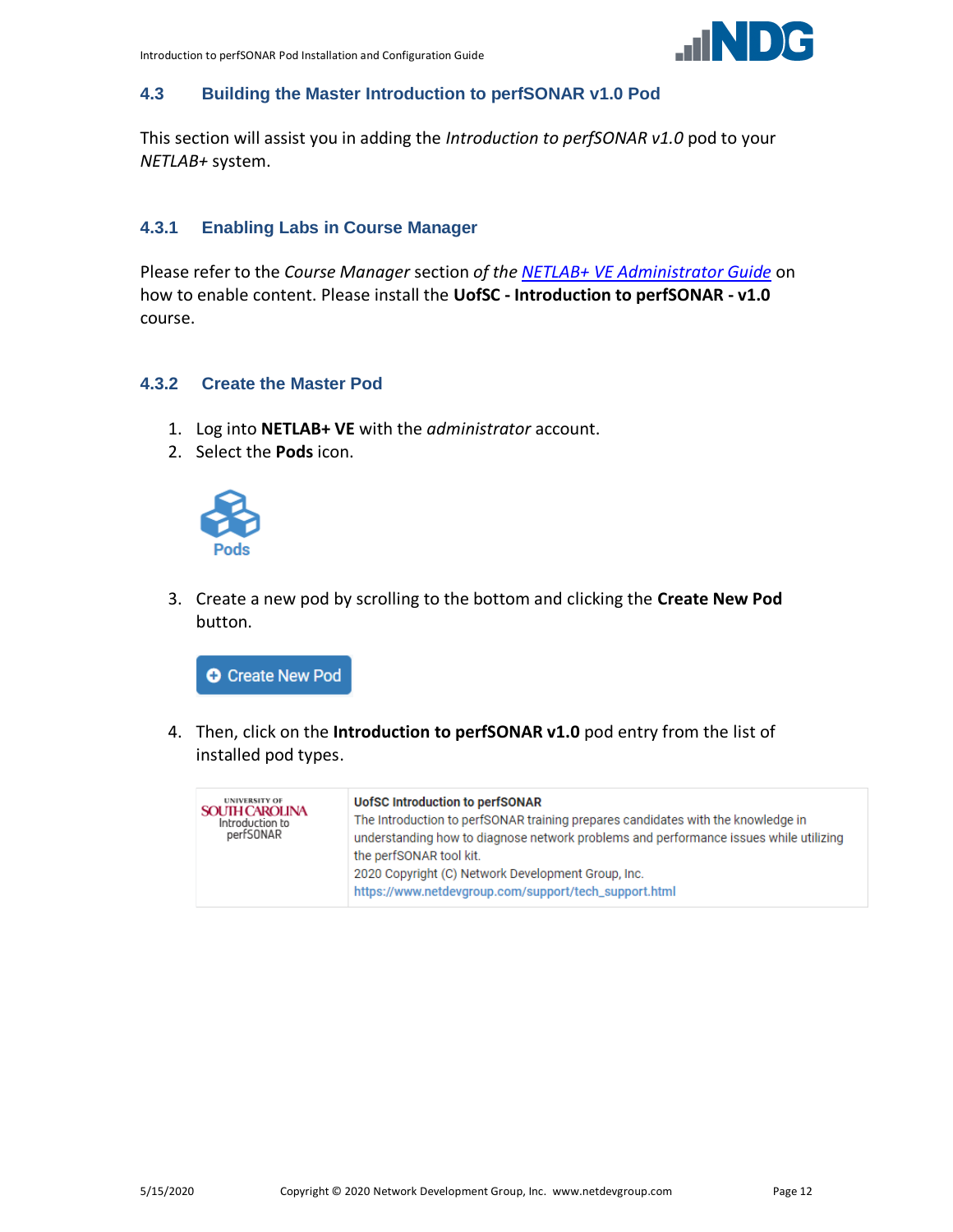

5. On the *New Pod* window, input a value into the **Pod ID** and **Pod Name** fields. Click **Next**.

| & New Pod       |                                                                               |                                      |
|-----------------|-------------------------------------------------------------------------------|--------------------------------------|
| Pod Type        | <b>UNIVERSITY OF</b><br><b>SOUTH CAROLINA</b><br>Introduction to<br>perfSONAR | <b>Used Pod IDs</b><br>1<br>15       |
| Pod ID          | 1000                                                                          | 20<br>25<br>30                       |
| <b>Pod Name</b> | perfSONAR_H120_M1000                                                          | 31<br>32<br>$\overline{\phantom{a}}$ |
|                 |                                                                               |                                      |
|                 | $\Theta$ Help<br><b>O</b> Next                                                |                                      |

The *Pod ID* determines the order in which the pods will appear in the scheduler. It is best practice to use a block of sequential ID numbers for the *Pod Id* that allows for the number of pods you are going to install.

The *Pod Name* identifies the pod and is unique per pod. Here we used the name of the lab set or course in a shortened form along with a host identifier (H120), the type and number of the pod (M1000).

6. To finalize the wizard, click **OK**.

For additional information, please refer to the *NETLAB+ VE [Administrator Guide](http://www.netdevgroup.com/support/documentation/netlabve/netlabve_administrator_guide.pdf)*.

#### <span id="page-12-0"></span>**4.3.3 Attach Virtual Machines to the Master Pod**

Update the master pod to associate the virtual machines with the newly created pod.

1. Select the **Introduction to perfSONAR v1.0** master pod from the pod list.

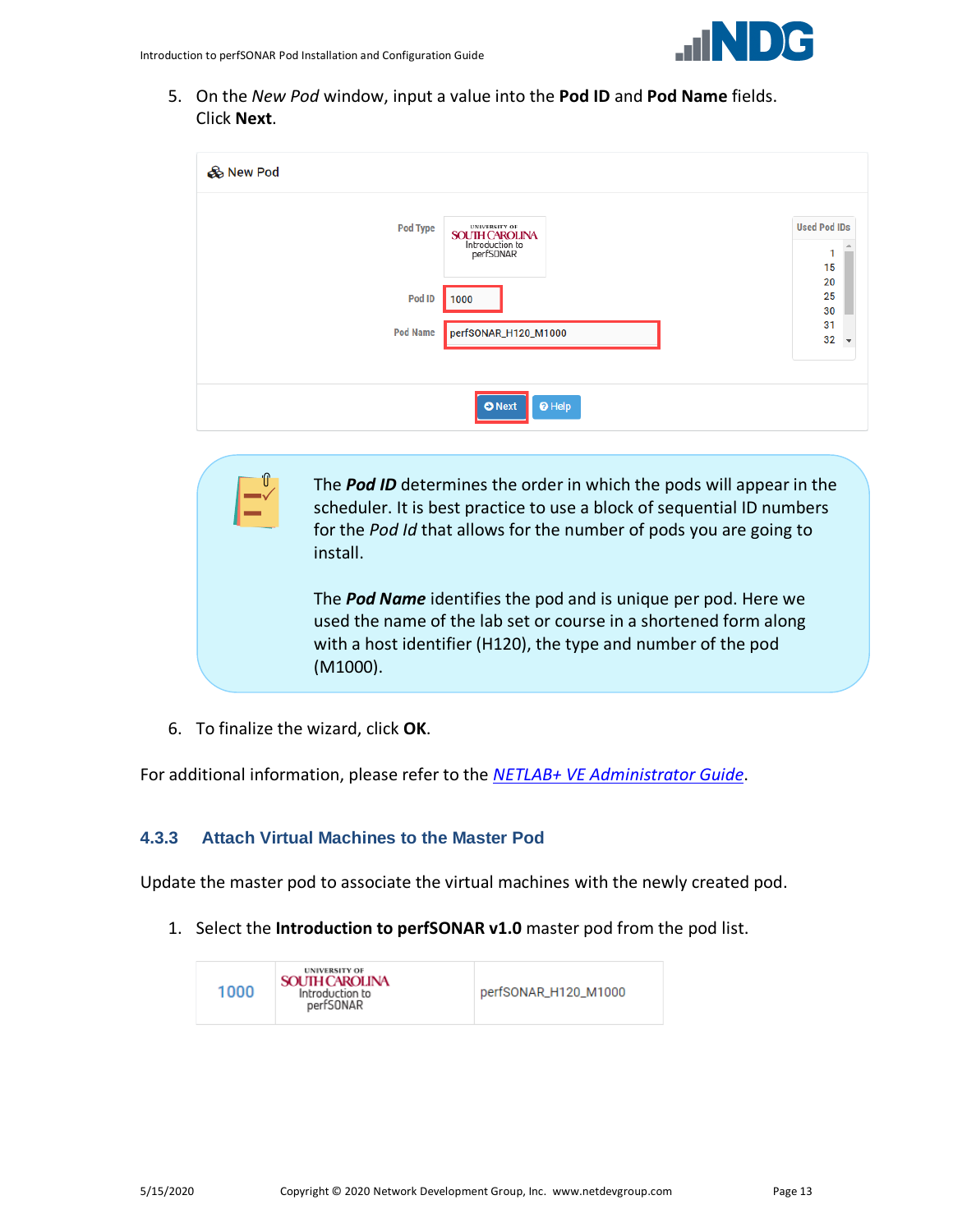

2. Click on the **Action** dropdown next to the virtual machine you are about to assign and select **Attach VM**.

|    | Remote PC 6    |               |                         |                |                                                    |                         |
|----|----------------|---------------|-------------------------|----------------|----------------------------------------------------|-------------------------|
|    | <b>PC Name</b> | <b>VM</b>     | <b>Operating System</b> | <b>VM Role</b> | <b>Runtime Host</b>                                | <b>Action</b>           |
| ≣  | perfSONAR1     | <b>ABSENT</b> |                         |                |                                                    | z                       |
| ≣  | R1             | <b>ABSENT</b> |                         |                | <b>●</b> View<br><b><math>\Phi</math></b> Settings |                         |
|    | Client         | <b>ABSENT</b> |                         |                | <b>O</b> Attach VM<br><b>O</b> Remove VM From      |                         |
| ≣  | perfSONAR2     | <b>ABSENT</b> |                         |                | <b>O</b> Snapshots                                 |                         |
| ≣  | R <sub>2</sub> | <b>ABSENT</b> |                         |                |                                                    | ▽                       |
| ≣: | perfSONAR3     | <b>ABSENT</b> |                         |                |                                                    | $\overline{\mathbf{v}}$ |

3. Select the corresponding virtual machine from the inventory list.

| perfSONAR1 (select virtual machine)                        | Search                       |           |                        |                           |
|------------------------------------------------------------|------------------------------|-----------|------------------------|---------------------------|
| <b>Virtual Machine Name</b>                                | ÷<br><b>Operating System</b> | ÷<br>Role | ÷<br><b>Datacenter</b> | <b>Runtime Host/Group</b> |
| UofSC_perfSONAR_Master.Client                              | Linux                        | Master    | ContDevStage01         | 172.30.10.80              |
| UofSC_perfSONAR_Master.perfSONAR1                          | Linux                        | Master    | ContDevStage01         | 172.30.10.80              |
| UofSC_perfSONAR_Master.perfSONAR2                          | Linux                        | Master    | ContDevStage01         | 172.30.10.80              |
| UofSC_perfSONAR_Master.perfSONAR3                          | 1 inux                       | Master    | ContDevStage01         | 172.30.10.80              |
| UofSC_perfSONAR_Master.R1                                  | <b>Linux</b>                 | Master    | ContDevStage01         | 172.30.10.80              |
| UofSC_perfSONAR_Master.R2                                  | Linux                        | Master    | ContDevStage01         | 172.30.10.80              |
| Showing 1 to 6 of 6 items<br>Show<br>100 $\bullet$ entries |                              |           |                        |                           |

4. Click **OK** to confirm the VM attachment and repeat the previous steps for the remaining virtual machines.

#### <span id="page-13-0"></span>**4.3.4 Create Snapshots for the Master Virtual Machines**

In order to proceed with pod cloning, snapshots must be created on each of the pod's virtual machines.

Verify that all VMs are still powered off before taking snapshots.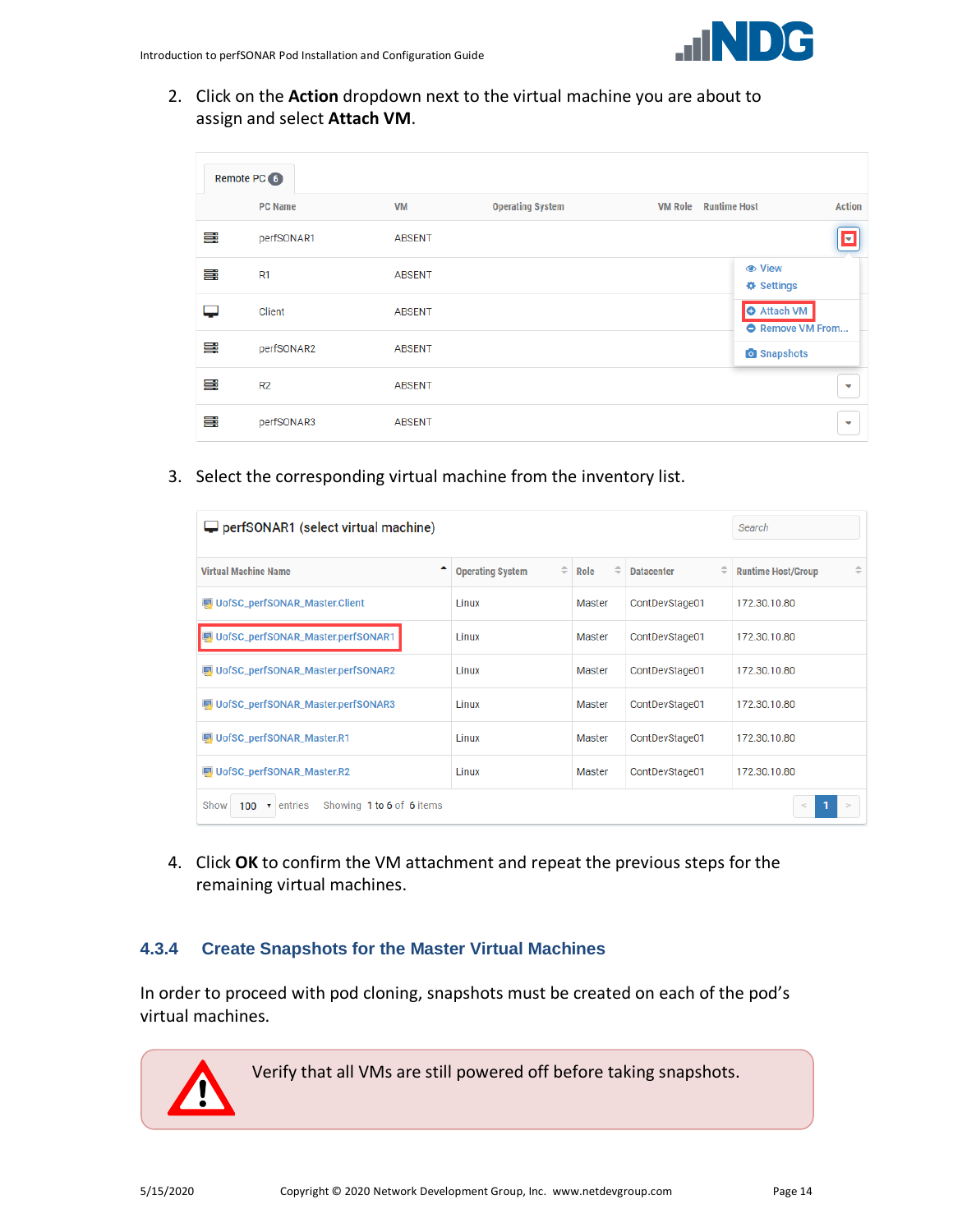1. Make sure to view the **Introduction to perfSONAR v1.0** master pod you just assigned machines to. In the pod view, click on the dropdown menu option underneath the *Action* column for a specific VM and select **Snapshots**.

|   | Remote PC 6    |                                   |                         |                |                                               |               |
|---|----------------|-----------------------------------|-------------------------|----------------|-----------------------------------------------|---------------|
|   | <b>PC Name</b> | <b>VM</b>                         | <b>Operating System</b> | <b>VM Role</b> | <b>Runtime Host</b>                           | <b>Action</b> |
| Δ | perfSONAR1     | UofSC_perfSONAR_Master.perfSONAR1 | Linux                   | <b>MASTER</b>  | 172.30.10.80                                  | u             |
| Δ | R1             | UofSC_perfSONAR_Master.R1         | Linux                   | <b>MASTER</b>  | <b><math>\Phi</math></b> Settings             |               |
| Δ | Client         | UofSC_perfSONAR_Master.Client     | Linux                   | <b>MASTER</b>  | <b>O</b> Attach VM<br><b>O</b> Remove VM From |               |
| Δ | perfSONAR2     | UofSC_perfSONAR_Master.perfSONAR2 | Linux                   | <b>MASTER</b>  | <b>O</b> Snapshots                            |               |
| Δ | R <sub>2</sub> | UofSC_perfSONAR_Master.R2         | Linux                   | <b>MASTER</b>  | 172.30.10.80                                  | ◡             |
| Δ | perfSONAR3     | UofSC_perfSONAR_Master.perfSONAR3 | Linux                   | <b>MASTER</b>  | 172.30.10.80                                  | ▽             |

2. In the *Snapshot Manager* window, click on the **Take** button. This will take a snapshot of the current state of the virtual machine.

| <b>Snapshot Manager</b>           |                                                    |
|-----------------------------------|----------------------------------------------------|
| ė-<br>You Are Here!<br>۰          | Name:<br><b>Description:</b>                       |
| ř                                 |                                                    |
| $\overline{B}$ Take<br>Delete All | <b>O</b> Go To<br><b>B</b> Delete<br><b>B</b> Edit |
| <b>O</b> Dismiss                  |                                                    |

Any changes made after this will require a new snapshot or those changes will not reflect in the reset state of the pod or its clones.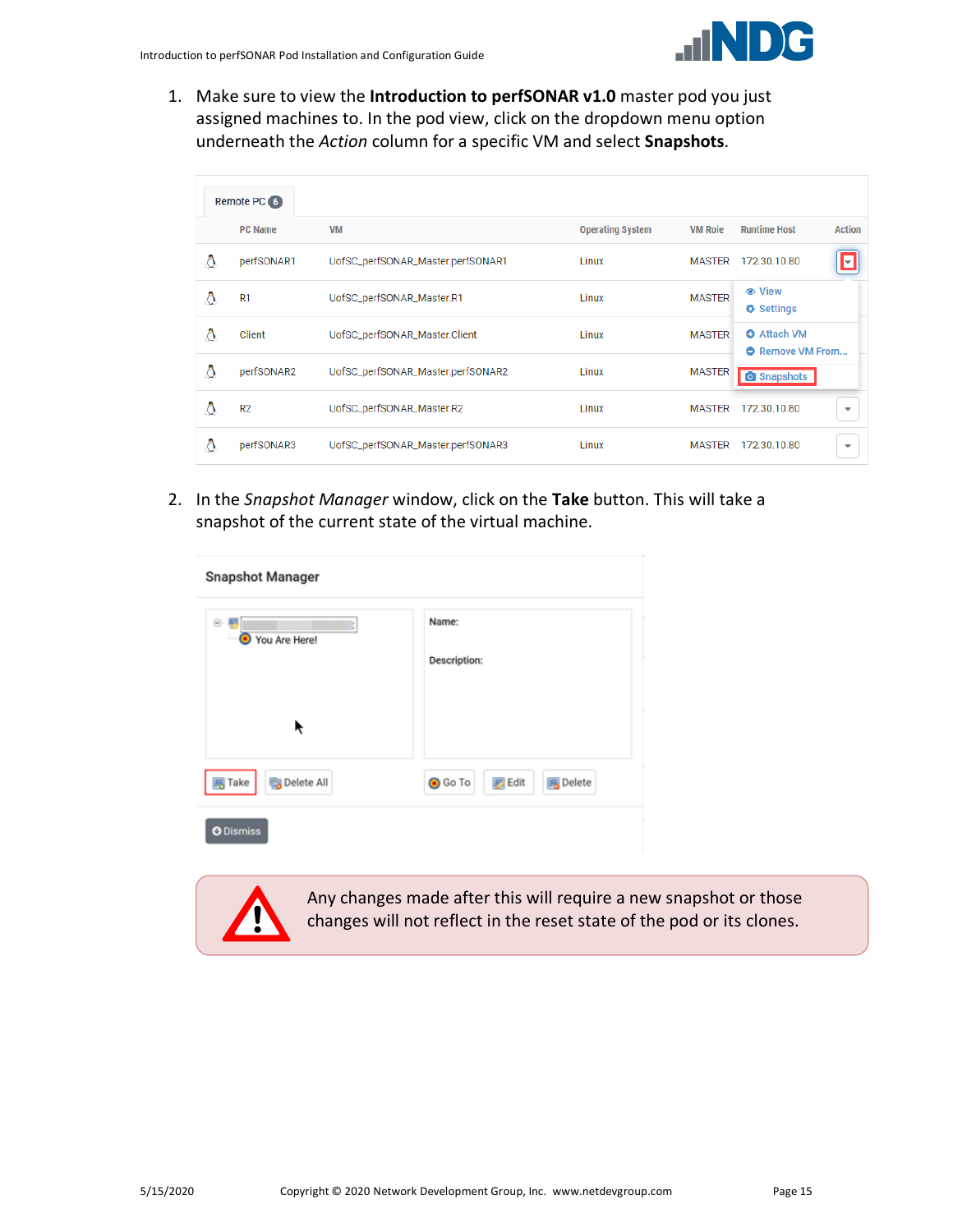3. In the *Take Snapshot* window, type GOLDEN\_MASTER into the *Name* text field, or you may choose another naming convention as long as it is consistent for easy management. Click **OK**.

| <b>Take Snapshot</b> |   |
|----------------------|---|
| Name:                |   |
| <b>GOLDEN_MASTER</b> |   |
| <b>Description:</b>  |   |
|                      |   |
|                      | i |
| OK<br>Cancel         |   |



It is recommended to use *GOLDEN\_MASTER* as the snapshot name when working with normalized pod types.

4. In the *Snapshot Manager* window, notice the snapshot is created. Click the **Dismiss** button.

| <b>Snapshot Manager</b>                           |                                                      |
|---------------------------------------------------|------------------------------------------------------|
| Ė<br><b>N</b> GOLDEN MASTER<br>8<br>Vou Are Here! | Name:<br><b>GOLDEN_MASTER</b><br><b>Description:</b> |
| Delete All<br><b>再 Take</b>                       | <b>Edit</b><br><b>O</b> Go To<br><b>風</b> Delete     |
| <b>O</b> Dismiss                                  |                                                      |

At this point it is good to verify that you have only one snapshot on the virtual machine. Multiple snapshots increase the likelihood of having problems, especially if the snapshots are named the same. Also, the more snapshots a virtual machine has, the slower the performance and the more drive space is used.

5. Repeat the previous steps for the remaining virtual machines.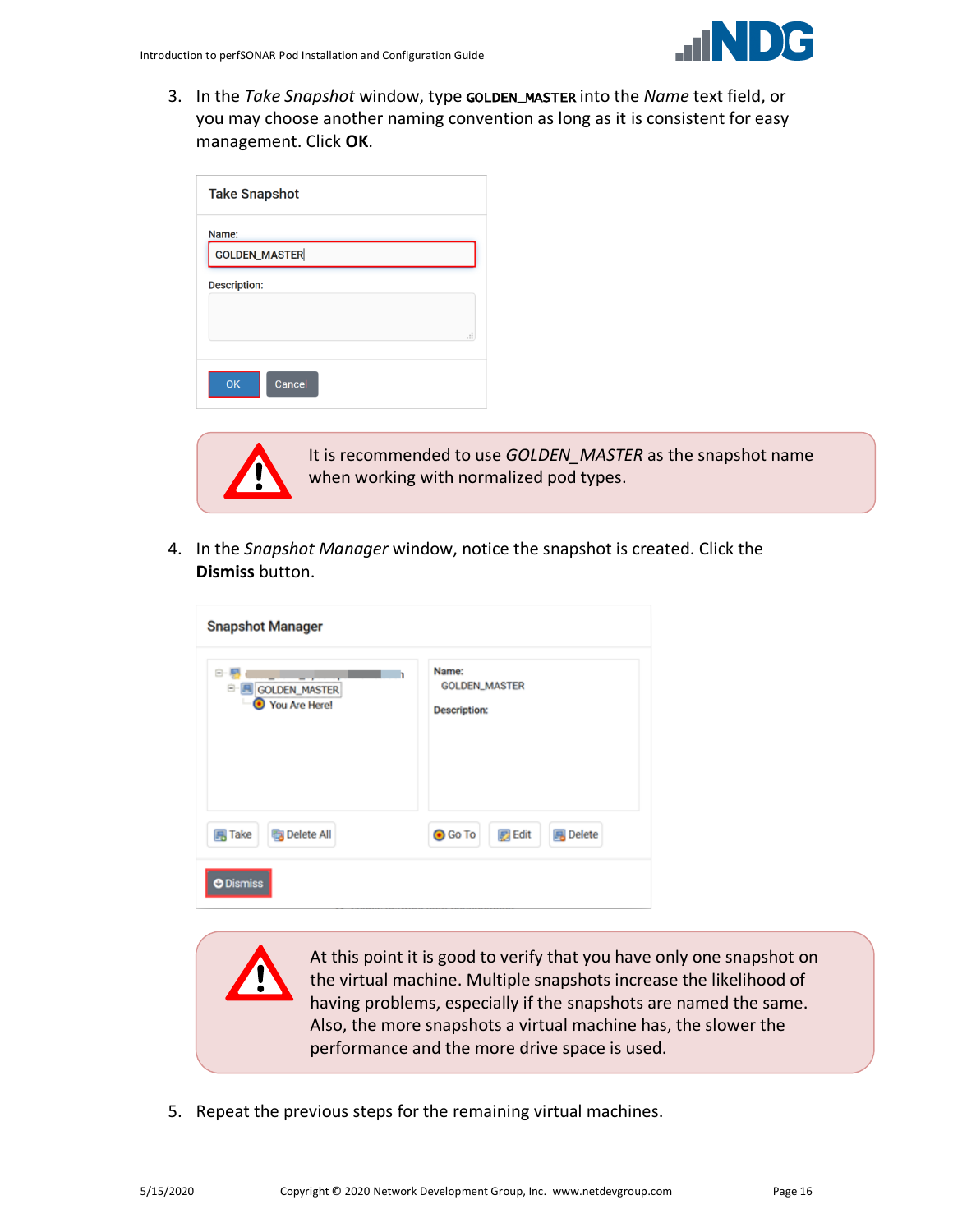

#### <span id="page-16-0"></span>**4.3.5 Set the Revert to Snapshot**

1. Make sure to view the **Introduction to perfSONAR v1.0** master pod you just created snapshots for. In the pod view, click on the dropdown menu option underneath the *Action* column and select **Settings**.

|   | Remote PC 6    |                                   |                         |                |                                               |                          |
|---|----------------|-----------------------------------|-------------------------|----------------|-----------------------------------------------|--------------------------|
|   | <b>PC Name</b> | <b>VM</b>                         | <b>Operating System</b> | <b>VM Role</b> | <b>Runtime Host</b>                           | <b>Action</b>            |
| Δ | perfSONAR1     | UofSC_perfSONAR_Master.perfSONAR1 | Linux                   | <b>MASTER</b>  | 172.30.10.80                                  | $\vert \texttt{-} \vert$ |
| Δ | R <sub>1</sub> | UofSC_perfSONAR_Master.R1         | Linux                   | <b>MASTER</b>  | <b> ⊙</b> View<br><b>♦ Settings</b>           |                          |
| Δ | Client         | UofSC_perfSONAR_Master.Client     | Linux                   | <b>MASTER</b>  | <b>O</b> Attach VM<br><b>A</b> Remove VM From |                          |
| Δ | perfSONAR2     | UofSC_perfSONAR_Master.perfSONAR2 | Linux                   | <b>MASTER</b>  | <b>O</b> Snapshots                            |                          |
| Δ | R <sub>2</sub> | UofSC_perfSONAR_Master.R2         | Linux                   | <b>MASTER</b>  | 172.30.10.80                                  | $\overline{\phantom{a}}$ |
| Δ | perfSONAR3     | UofSC_perfSONAR_Master.perfSONAR3 | Linux                   | <b>MASTER</b>  | 172.30.10.80                                  | ▼                        |
|   |                |                                   |                         |                |                                               |                          |

2. In the virtual machine's *Settings* window, click on the *Revert to Snapshot* dropdown and select **GOLDEN\_MASTER** and then click the **Submit** button.



This sets the snapshot on the virtual machine that will get reverted to each time the pod is scheduled.

| △ perfSONAR1 Settings         |                                                                                                                                                                                                     |  |
|-------------------------------|-----------------------------------------------------------------------------------------------------------------------------------------------------------------------------------------------------|--|
| <b>PC Name</b>                | perfSONAR1                                                                                                                                                                                          |  |
| <b>PC Type</b>                | <b>Virtual Machine</b>                                                                                                                                                                              |  |
| <b>Datacenter</b>             | ContDevStage01<br>$\overline{\phantom{a}}$                                                                                                                                                          |  |
| <b>Virtual Machine</b>        | UofSC_perfSONAR_Master.perfSONAR1                                                                                                                                                                   |  |
| Role                          | <b>Master</b>                                                                                                                                                                                       |  |
| <b>Revert to Snapshot</b>     | <b>GOLDEN_MASTER</b>                                                                                                                                                                                |  |
| <b>Shutdown Preference</b>    | <b>Graceful Shutdown</b>                                                                                                                                                                            |  |
| <b>Guest Operating System</b> | Linux                                                                                                                                                                                               |  |
| <b>Options</b>                | enable remote display auto-configuration<br>$\checkmark$<br>$\vee$ enable network auto-configuration<br>enable advanced setting auto-configuration<br>enable minimum requirements verification<br>✓ |  |
|                               | Submit<br><b>O</b> Cancel<br><sup>O</sup> Help                                                                                                                                                      |  |

- 3. Click **OK** to confirm.
- 4. Return to the pod view page and repeat the previous steps for the remaining virtual machines.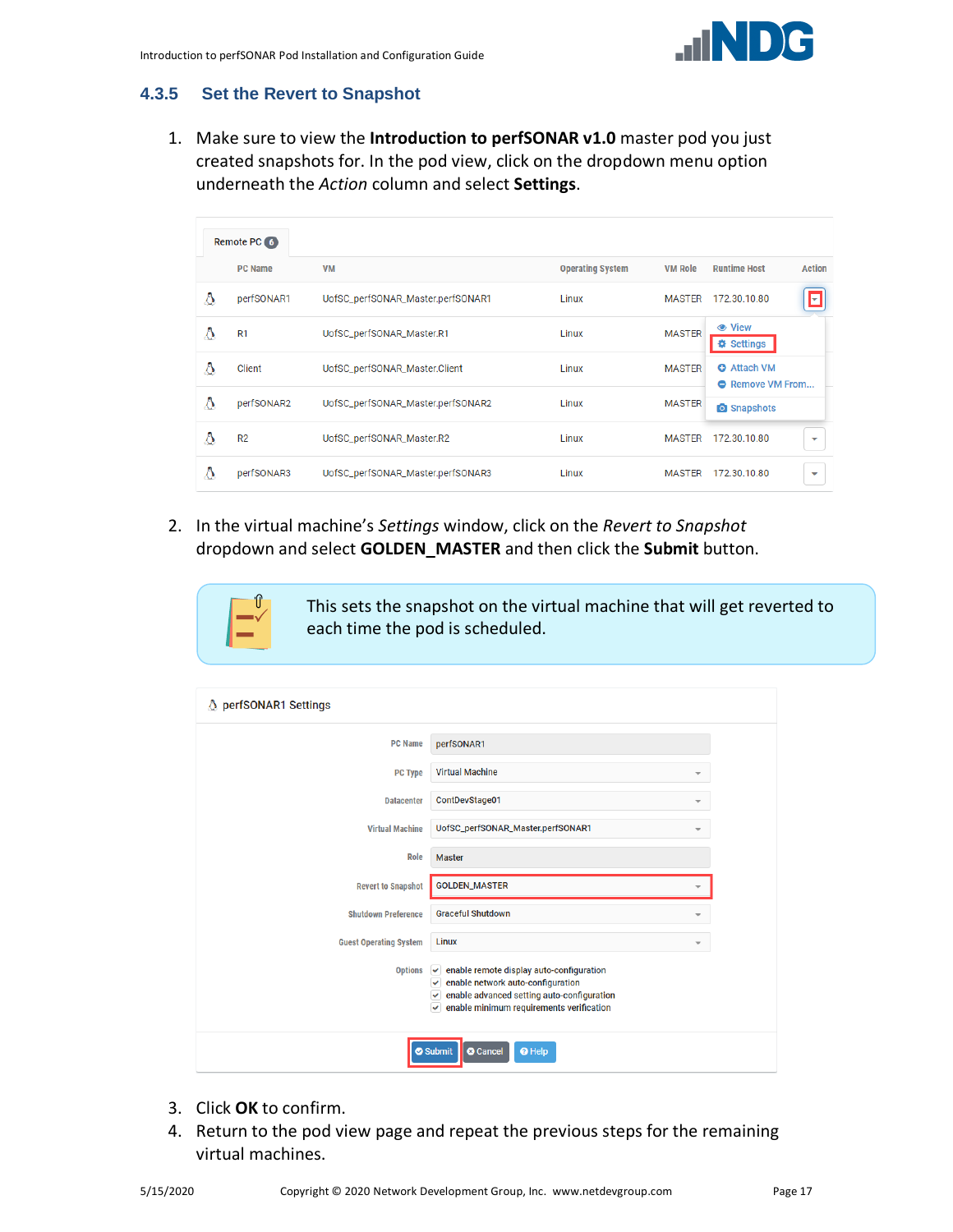

#### <span id="page-17-0"></span>**5 Pod Cloning**

This section will help you create multiple student pods. The following sections describe the *NETLAB+* pod cloning feature used to create student pods on one or two host systems.

#### <span id="page-17-1"></span>**5.1 Linked Clones and Full Clones**

*NETLAB+* can create *linked clones* or *full clones*.

A **linked clone** (or linked virtual machine) is a virtual machine that shares virtual disks with the parent (or master) virtual machine in an ongoing manner. This conserves disk space and allows multiple virtual machines to use the same software installation. Linked clones can be created very quickly because most of the disk is shared with the parent VM.

A **full clone** is an independent copy of a virtual machine that shares nothing with the parent virtual machine after the cloning operation. Ongoing operation of a full clone is entirely separate from the parent virtual machine.

#### <span id="page-17-2"></span>**5.2 Creating User Pods**

The following section describes how to create user pods on the same *VMware Host* system that holds your master pod's virtual machines. In this scenario, we will create linked virtual machines using the *NETLAB+* pod cloning utility.

- 1. Log in to **NETLAB+ VE** with the *administrator* account.
- 2. Select the **Pods** icon.



- 3. Click on your master pod.
- 4. Make sure the pod is offline by selecting **Take Pod Offline**.
- 5. Click the **Clone Pod** button to create a new pod-based on the settings and snapshots of this pod.



6. Input a new ID value into the **New Pod ID** field. It is advised to keep the pods in numerical order. If the pod IDs are not in numerical order, they will not show up in the scheduler in numerical order. Click **Next**.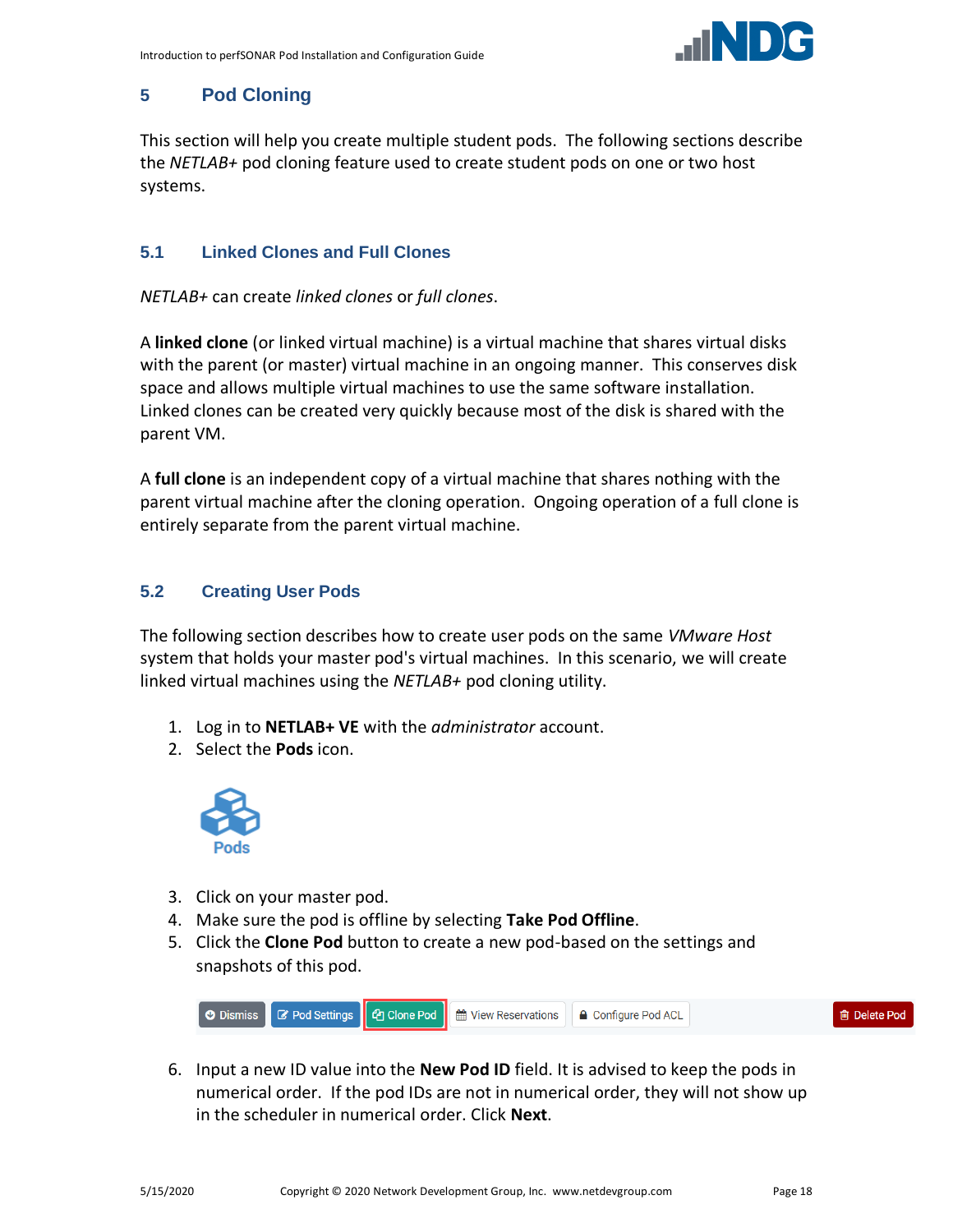

7. Enter a name for the cloned pod into the **New Pod Name** field. For example, **perfSONAR\_H120\_S1001**. Click **Next**.

The *Pod Name* identifies the pod and is unique per pod. Here we used the name of the lab set or course in a shortened form along with a host identifier (H120), the type and number of the pod (S1001).

8. When the action has finished processing, you are presented with a settings screen. Notice each VM has its own tab. Go through each tab and verify the following:

*Source Virtual Machine*:

a. *From Snapshot* should be set to the **GOLDEN\_MASTER** snapshot you created previously.

*Target Virtual Machine*:

- a. For *Type*, verify that **Linked** is selected.
- b. For *Role*, verify that the **Normal** role is selected.
- c. For *Take Snapshot*, verify that **GOLDEN\_MASTER** is inputted.

| perfSONAR1           | R1                   | <b>Client</b>                 | perfSONAR2                  |                          | R2 | perfSONAR3 |                      |                                           |                          |
|----------------------|----------------------|-------------------------------|-----------------------------|--------------------------|----|------------|----------------------|-------------------------------------------|--------------------------|
|                      |                      | <b>Source Virtual Machine</b> |                             |                          |    |            |                      | <b>Target Virtual Machine</b>             |                          |
| <b>VM Name</b>       |                      |                               | UofSC_perfSONAR_Master.perf | $\overline{\phantom{a}}$ |    |            | <b>VM Name</b>       | perfSONAR_H120_S1001.perfSONAR1           |                          |
| <b>From Snapshot</b> | <b>GOLDEN_MASTER</b> |                               |                             | $\overline{\mathbf{v}}$  |    |            | <b>Type</b>          | Linked<br>$\overline{\phantom{a}}$        |                          |
|                      |                      |                               |                             |                          |    |            | Role                 | <b>Normal</b><br>$\overline{\phantom{a}}$ |                          |
|                      |                      |                               |                             |                          |    |            | <b>Runtime Host</b>  |                                           | $\overline{\phantom{a}}$ |
|                      |                      |                               |                             |                          |    |            | <b>Datastore</b>     |                                           | $\overline{\phantom{a}}$ |
|                      |                      |                               |                             |                          |    |            | <b>Storage</b>       | <b>On Demand</b>                          | $\overline{\phantom{a}}$ |
|                      |                      |                               |                             |                          |    |            | <b>Take Snapshot</b> | <b>GOLDEN_MASTER</b>                      |                          |

9. When you are done changing settings, click **Clone Pod**. This should complete within a minute as we are creating linked virtual machines.



- 10. When the pod clone process is finished, click **OK**.
- 11. If you want to dedicate this pod to a particular class, team, or student, use the *Pod ACLs* feature. For details, see the *[NETLAB+ VE Instructor Guide.](http://www.netdevgroup.com/support/documentation/netlabve/netlabve_instructor_guide.pdf#nameddest=manage_pod_acls)*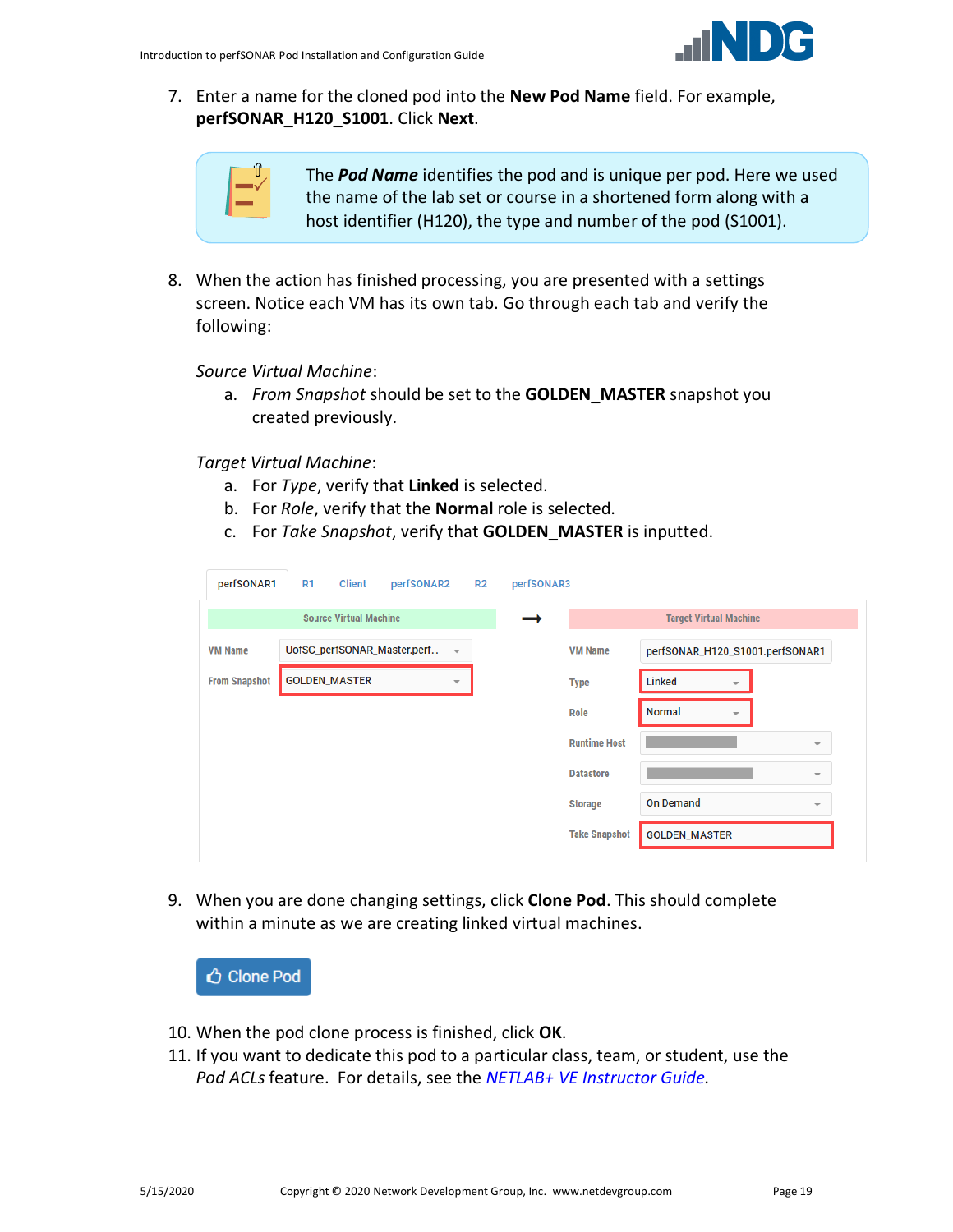

12. Click the **Online** Button on the *Pod Management* page to make the pod available.



The user pod can now be reserved. When the reservation becomes active, *NETLAB+* will automatically configure virtual machines and virtual networking for your new pod.

> The *GOLDEN\_MASTER* snapshot is the starting point for all pods. We recommend that you reserve the 1st pod and conduct some labs to make sure the snapshot images work correctly. If there are defects, make corrections to the images to the master pod and retake the *GOLDEN\_MASTER* snapshot before creating additional pods.

#### <span id="page-19-0"></span>**5.3 Copying Your Master Pod to the Second Host**

For this task, we will use the pod cloning utility to copy our master pod to the second host.

- 1. Log in to *NETLAB+* with the administrator account.
- 2. Select the **Pods** icon.



'ſf

- 3. Click on the master pod.
- 4. Make sure the pod is offline by selecting **Take Pod Offline**.
- 5. Click the **Clone** button to create a new pod-based on the settings of this pod.



6. Input a new ID value into the **New Pod ID** field. It is advised to keep the pods in numerical order. If the pod IDs are not in numerical order, they will not show up in the scheduler in numerical order. Click **Next**.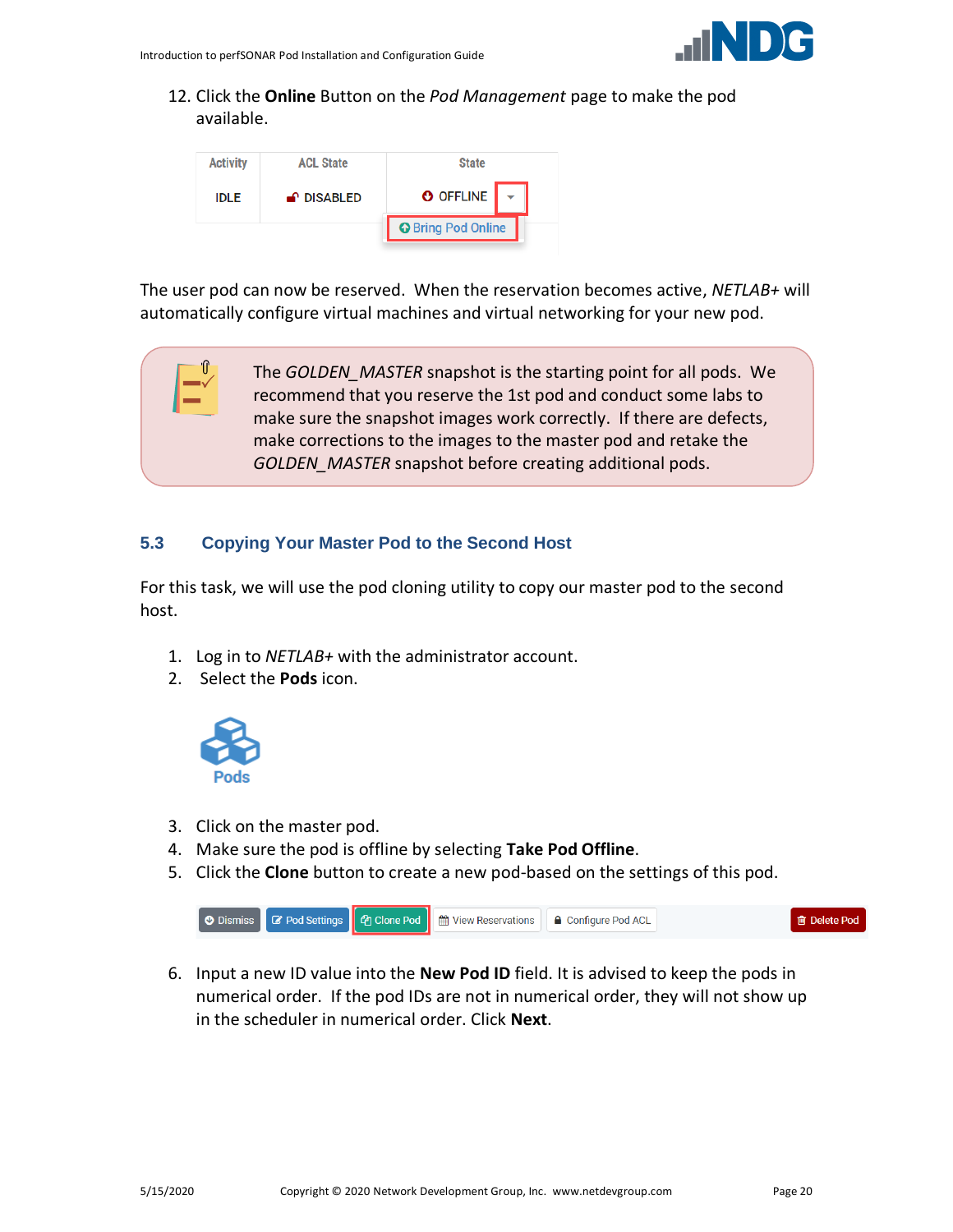

7. Enter a name for the cloned pod into the **New Pod Name** field. For example, **perfSONAR\_H130\_M1000**. Click **Next**.

|  | -<br>ı<br>ı |
|--|-------------|
|  |             |
|  |             |

The *Pod Name* identifies the pod and is unique per pod. Here we used the name of the lab set or course in a shortened form along with a host identifier (H130), the type and number of the pod (M1000).

8. When the action has finished processing, you are presented with a settings screen. Notice each VM has its own tab. Go through each tab and verify the following:

*Source Virtual Machine*:

a. *From Snapshot* should be set to the **GOLDEN\_MASTER** snapshot you created previously.

*Target Virtual Machine*:

- a. For *Type*, verify that **Full** is selected.
- b. For *Role*, verify that the **Master** role is selected.
- c. For *Take Snapshot*, verify that **GOLDEN\_MASTER** is inputted.
- d. For *Runtime Host*, select the second host system (which should be different than the system you are cloning from).

| perfSONAR1           | R1                   | <b>Client</b>                 | perfSONAR2 R2               |                          | perfSONAR3 |                      |                               |   |                                 |
|----------------------|----------------------|-------------------------------|-----------------------------|--------------------------|------------|----------------------|-------------------------------|---|---------------------------------|
|                      |                      | <b>Source Virtual Machine</b> |                             |                          |            |                      | <b>Target Virtual Machine</b> |   |                                 |
| <b>VM Name</b>       |                      |                               | UofSC_perfSONAR_Master.perf | $\overline{\phantom{a}}$ |            | <b>VM Name</b>       |                               |   | perfSONAR_H130_M1000.perfSONAR1 |
| <b>From Snapshot</b> | <b>GOLDEN_MASTER</b> |                               |                             | $\overline{\phantom{a}}$ |            | <b>Type</b>          | Full                          | ÷ |                                 |
|                      |                      |                               |                             |                          |            | Role                 | <b>Master</b>                 | ÷ |                                 |
|                      |                      |                               |                             |                          |            | <b>Runtime Host</b>  |                               |   | $\overline{\phantom{a}}$        |
|                      |                      |                               |                             |                          |            | <b>Datastore</b>     |                               |   | $\overline{\phantom{a}}$        |
|                      |                      |                               |                             |                          |            | <b>Storage</b>       | <b>On Demand</b>              |   | $\overline{\phantom{a}}$        |
|                      |                      |                               |                             |                          |            | <b>Take Snapshot</b> | <b>GOLDEN_MASTER</b>          |   |                                 |

9. When you are done changing settings, click **Clone Pod**. This may take up to 30 minutes as full copies are being made. You may navigate away from the cloning progress screen, and then later return to the pod to check progress.

**△** Clone Pod

- 10. When the pod clone process is finished, click **OK**.
- 11. Please test the master pod prior to cloning student pods.